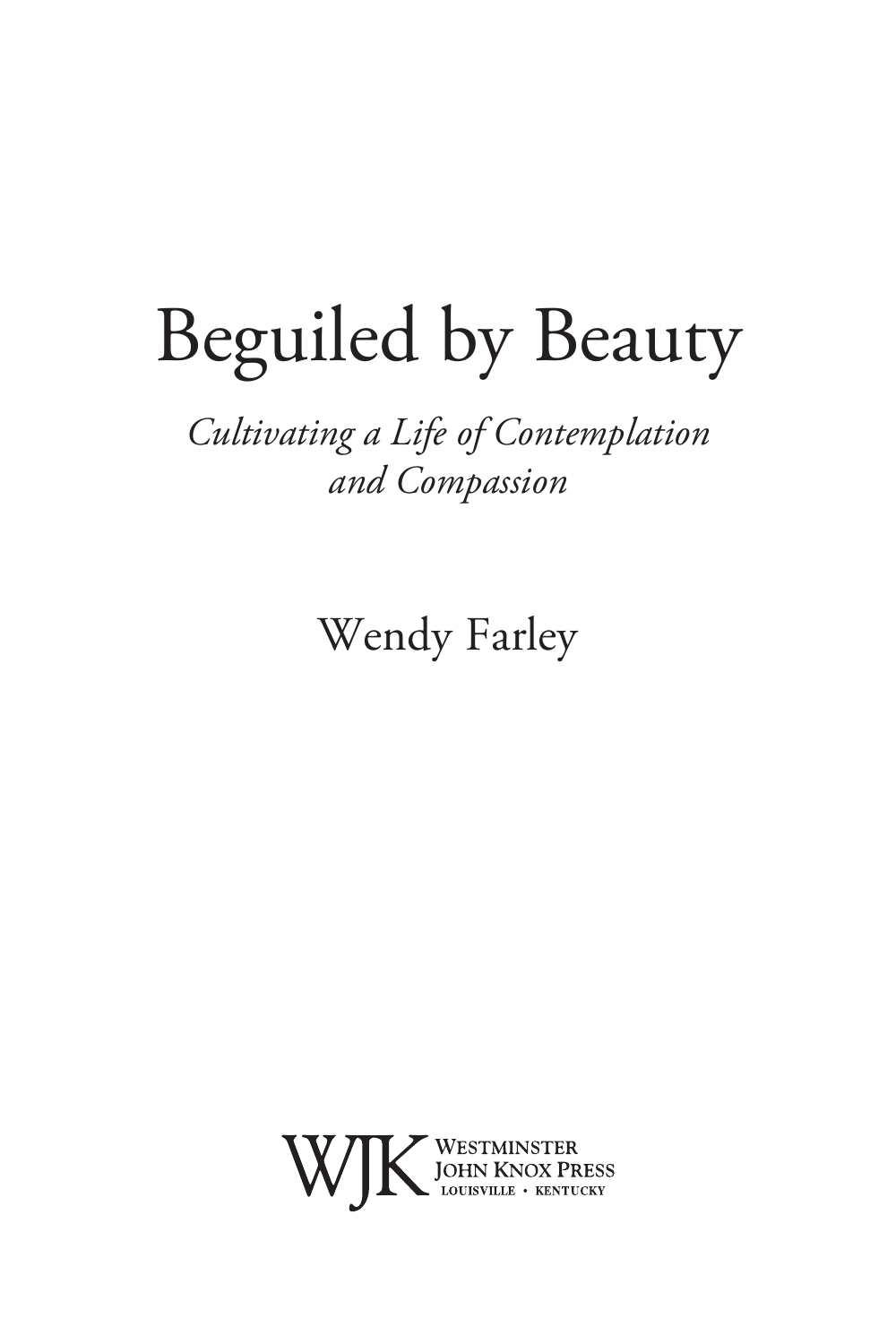# *Contents*

| Preface                             | ix  |
|-------------------------------------|-----|
| Introduction                        | xi  |
| 1. Contemplation on the Borderlands | 1   |
| 2. We Are Made for the Beloved      | 21  |
| 3. Awakening to Beauty              | 39  |
| 4. Practice                         | 59  |
| 5. Contemplative Dispositions       | 77  |
| 6. Watching the Mind                | 97  |
| 7. Guarding the Heart               | 119 |
| 8. Contemplative Practices          | 139 |
| <b>Notes</b>                        | 159 |
| Bibliography                        | 175 |
| Index                               | 185 |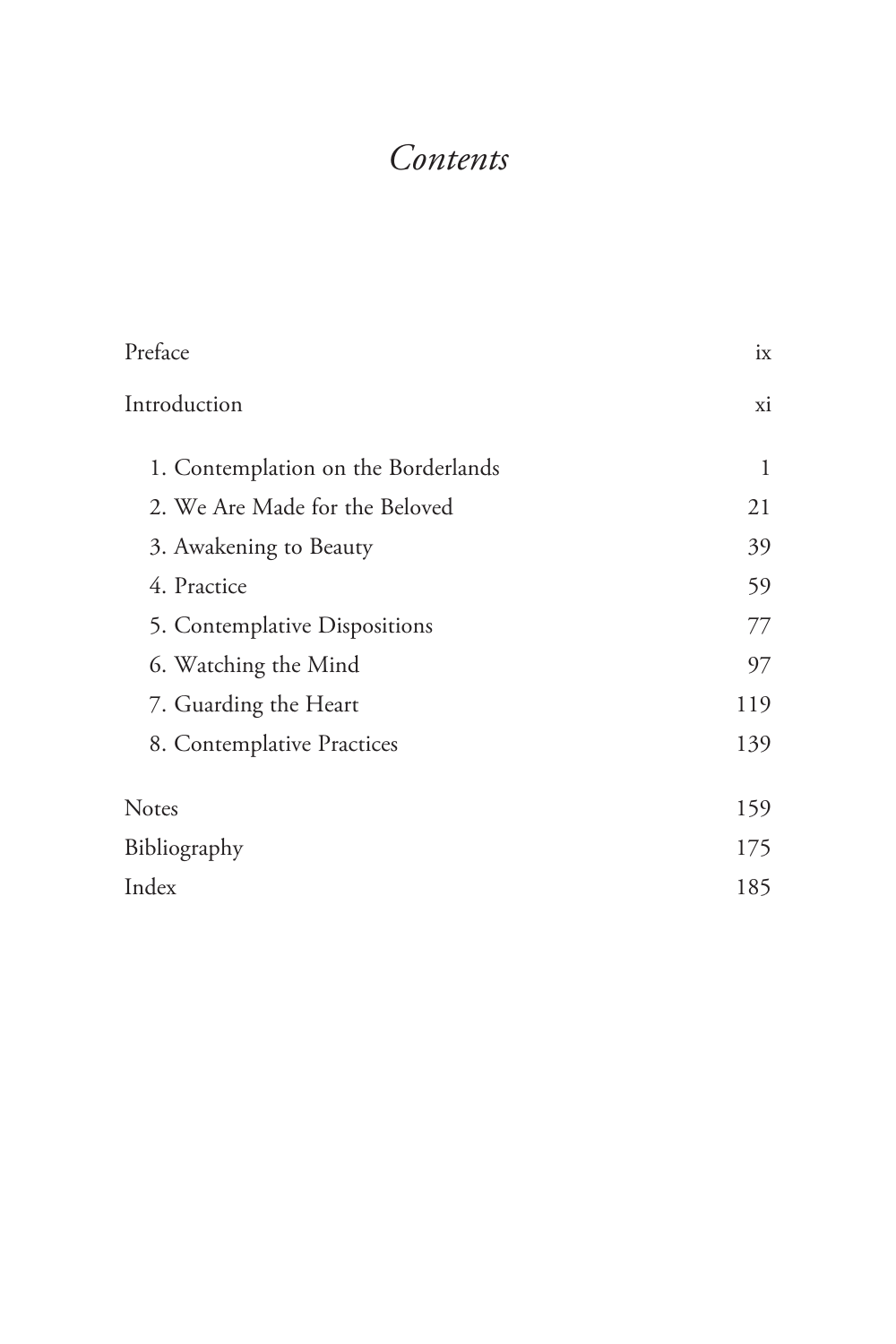# *Introduction*

How difficult it is to maintain an open heart in these dark days! Climate change performs its destructive work even more quickly than we feared. Hatred is given permission to rage with impunity. Work, school, and religion are often alienating. Technology silently steals our ability to concentrate or think deeply. Our activism can make us sympathize with Sisyphus, condemned to endlessly push a stone up a mountain, only to have it roll back as it nears the summit. Religious commitments sometimes feel dry as dust. But the world remains so tender and lovely, so vulnerable and enigmatic. How can we keep opening our heart to the sorrow and tragedy of the world and yet remain alert to its endlessly proliferating splendors? How can we train ourselves to fall ever more deeply in love with the world without glossing over deception and cruelty?

This book began to percolate many years ago when I started teaching a freshman seminar at Emory University that I called "Contemplating Beauty." The idea came from nowhere and did not seem to be anything but a whim. We read Gregory of Nyssa and Dostoevsky, Natasha Trethewey and Simone Weil. Our readings continually exposed us to the paradoxical intertwining of beauty and compassion. Over the years the power of beauty as a threshold to the divine became deeply rooted in me, changing the way I experience the world. Tragedy and affliction do not operate in some other world, as if the truth of suffering were alien to creation, but are always present or just below the surface of awareness. Beauty does not stand apart, bright and unscathed, but permeates everything. It is heartbreaking to see the interdependence of these things; to acknowledge sacred beauty in the midst of disaster seems a betrayal. To allow in awareness of suffering in a moment of intoxication would seem to spoil it. But becoming aware of the radiance of beauty anoints all events—all people, beings, and environments—with the holy chrism of the sacred.

Like many Protestants, I thought of social responsibility as one thing and enjoying nature or poetry as something completely different.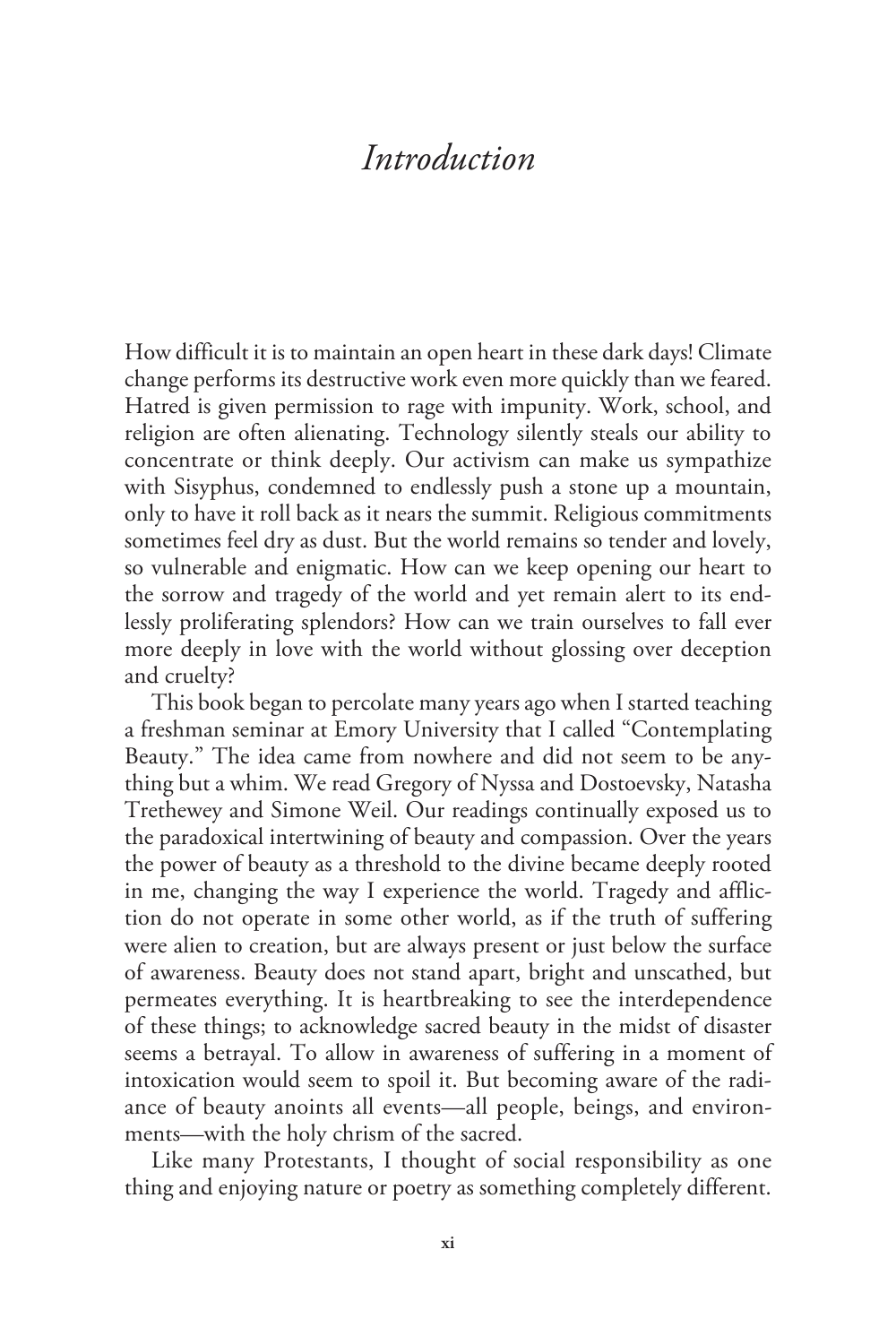#### **xii Introduction**

I understood obligations to a public world but thought little of how the distortions of my mental habits would be mirrored to the world, whether I liked it or not. I did not appreciate how central intimacy or union with the Beloved was to earlier Christians' understanding of how the commandment of love could be practiced. I have studied many forms of contemplative practice and meditation, but I missed the connections between awakening to the beauty of beings, falling in love with the Beloved, and cultivating radical compassion. There are many paths, and for some reason, the path of beauty has called to me.

The beauty of beings is not their external "prettiness." The man on death row, the old woman dying in her bed, the bleached coral reefs are not pretty sights. But this man, this woman, this coral are beautiful and sacred. They are irrevocably woven into the family of being. Glimpsing the raw beauty of beings is a joy. It opens us to the eternal incarnate in time and in flesh. It is also a long sorrow. Beauty is constantly perishing. All things pass away, but too often the beauty of beings perishes because of violence, rapaciousness, indifference, and betrayal.

This book is about a contemplative way of life. It is not so much a description of particular forms of meditation, though the last chapter offers examples of concrete practices one might experiment with. This book describes some ways one might cultivate habits of wonder, attention, compassion, courage, joy. It offers a conversation that might spark your own ways of awakening to beauty and sustaining compassion.

Though there are many exceptions, descriptions of contemplation or meditation often imagine life with sufficient luxury that one can dedicate serious time and energy to religious practices.<sup>1</sup> The monk's cell is the traditional ideal for a contemplative life. I am the mother of three children, a professor, and have walked in dark valleys where hope seemed very dim. I know more than I wish I did about trauma. I mention this because it shapes the way I understand a contemplative way of life. I did not have the time or ability to follow the instructions of dedicated meditators. One can hardly meditate twice a day for twenty minutes or rise before dawn for an hour of practice when every second is dedicated to children, work, and keeping terror at bay. Or maybe you can. But I couldn't. I have no doubt that the ability to dedicate hours, days, and years to religious practice is an enormous gift and may deepen capacities for union and love in ways nothing else can. But that was not my life. There were not many signposts for people in my situation. I thirsted for the Beloved and longed to deepen and purify capacities for courage and compassion. But my dedication to being a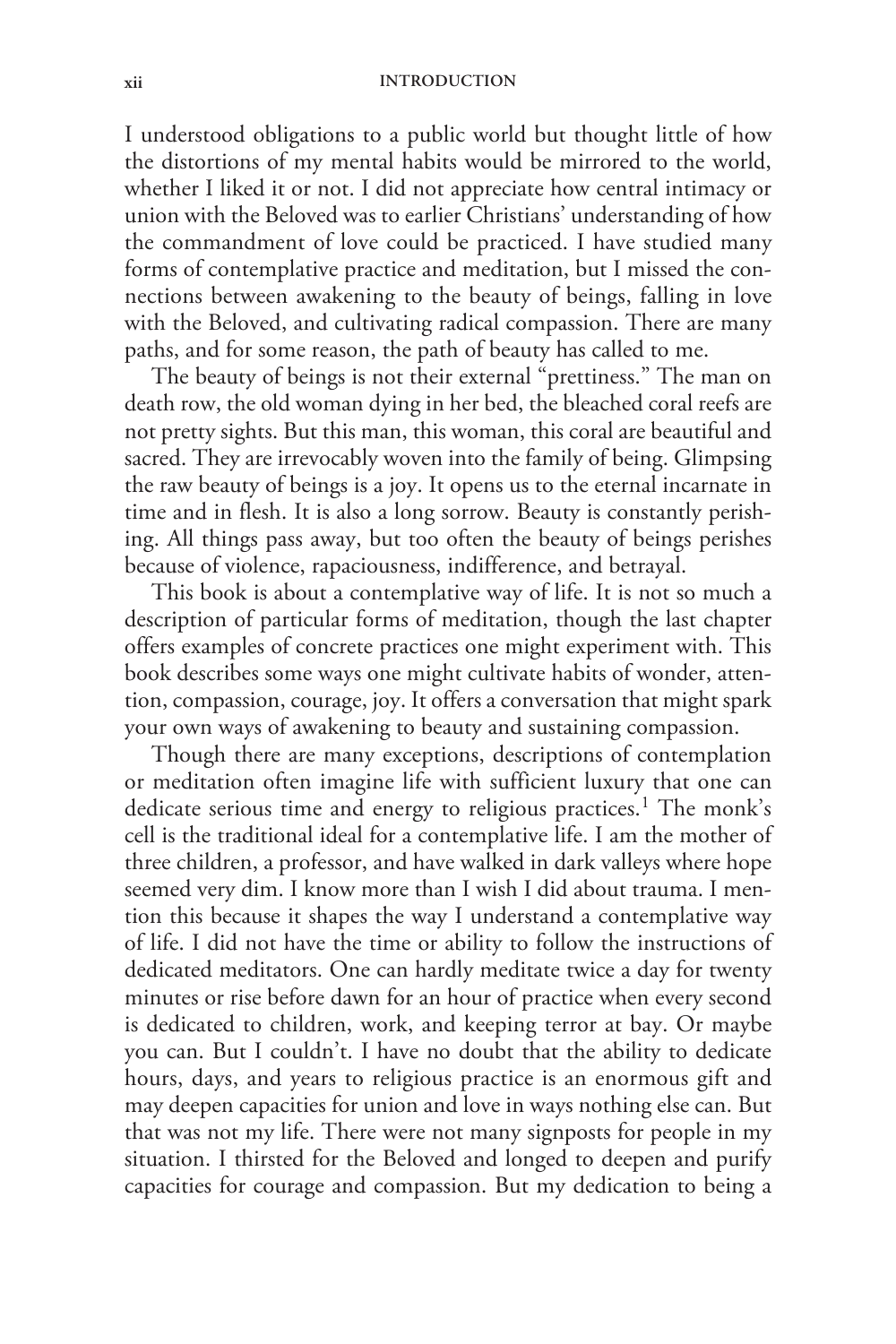mother and teacher, entangled with the lives of my family and friends, my community and nation, made a contemplative way of life difficult to cultivate.

Whatever your life is like, signposts may feel few and far between. You may be inspired by teachings about prayer, meditation, and contemplation only to crash against the constraints of a busy or difficult life. But whoever we are, we are made for the Beloved and made to share the Beloved's delight in and care for the world. The responsibilities of ordinary life do not alienate us from our nature. They are the environment in which we encounter it. Rather than imagine contemplation as an impossible ideal, it is possible to nurture your spirit within the terms your life is setting for you—whether you are an aging person whose wisdom expands even as your body or concentration diminishes, a delighted and exhausted mother, a person working more hours than there seem to be in a day, someone whose spirituality is damaged by a cruel church community, a trauma survivor who may be triggered rather than supported by meditation books or communities, a retiree with more time available to explore new things, or a pastor eager to find fresh approaches to faith.

For those of us who embrace life in the company of lovers, spouses, children, activity, and work, it may seem that a contemplative way of life is nothing more than a wish or dream. This is only true if we understand monasticism as the only model for spiritual life. If we split apart the world into various dualistic categories, then we tear apart aspects of ourselves that long to be together: activism / spirituality, prayer / work, interiority / public life, family life / contemplation, friendship / universal compassion. Life is a seamless whole. Every part is related to every other part, just as every being is related to every other being. There are no absolute divisions anywhere. Contemplation is not something separate and apart from ordinary life. It is a way to inhabit ordinary life. We might take periods of time for meditation or prayer or contemplative walks or working with a poem or piece of music, but these are not separate "contemplative" moments; they are simply part of the interweaving of life. Brother Lawrence said to a friend, "For me the time of action does not differ from the time of prayer, and in the noise and clatter of my kitchen, while several persons are together calling for as many different things, I possess God in as great tranquility as when upon my knees at the Blessed Sacrament."2 This eye-of-the-hurricane calm may seem a fantastic dream, but it is possible because "God is everywhere, in all places, and there is no spot where we cannot draw near."<sup>3</sup>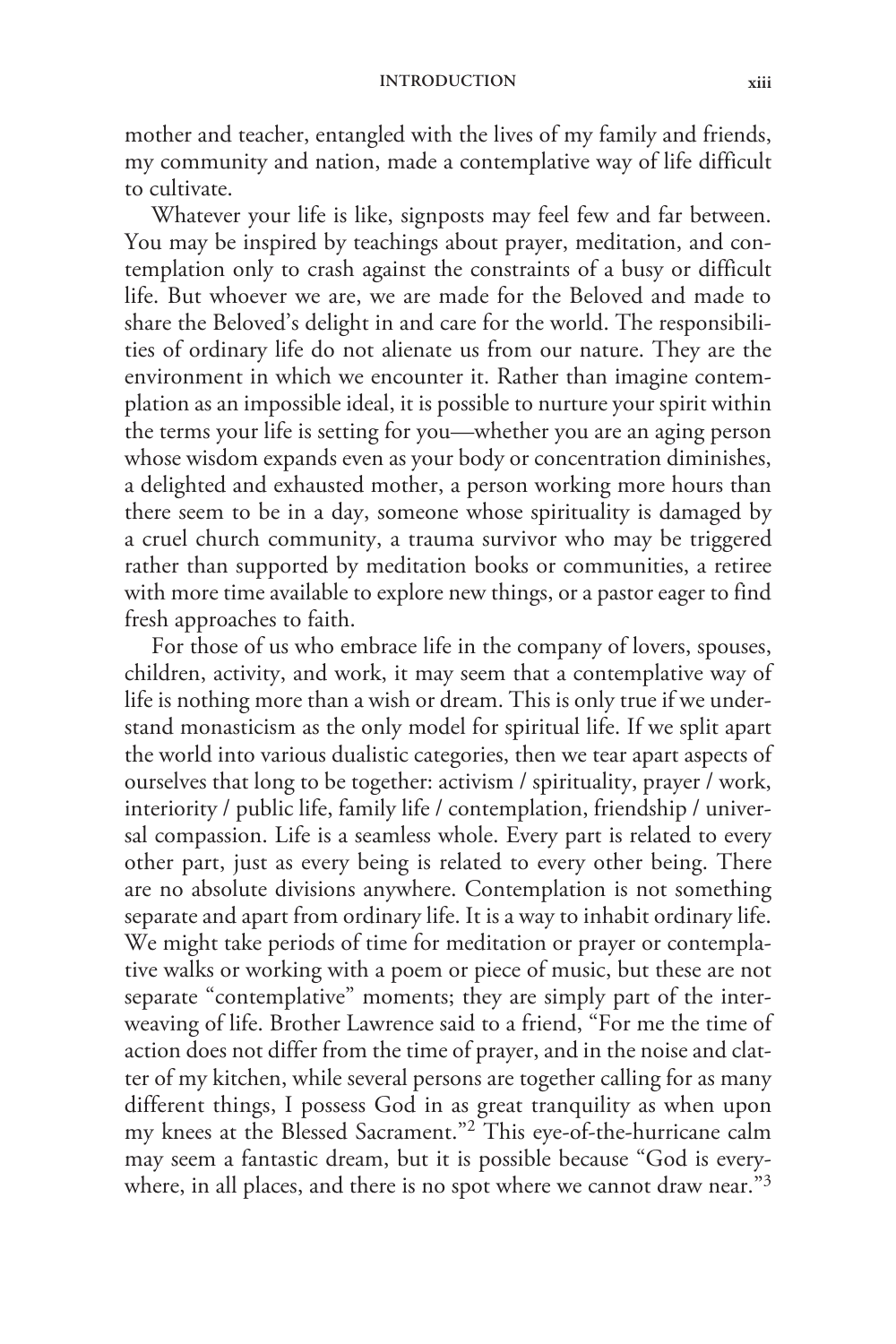#### **xiv Introduction**

A meditation pillow, a lit candle, a quiet corner, and a prayer circle are all very nourishing. These moments of silence and solitude help to cultivate a space within us that is less reactive and open a depth in our heart. When we are able to find moments of prayer and silence, we can become more centered in intimacy with the Beloved. But they do not make the divine Beloved present. They can only make us more aware of the presence, which is there in the pots and pans, at the sickbed, and present while we nurse or cry or type or protest. A contemplative way of life reorients our awareness to the presence that is always with us. There is a sacred energy—the Beloved, Holy Wisdom, the Divine Mother, God, chi, *prana*—that is nearer than our breath. "Everything in the world shares in this energy, contributes to it, benefits from it, is sustained by it. This energy connects us. . . . That is simply the way the universe is made."4 The Spirit of Goodness is everywhere and always. When we integrate our awareness into it, in whatever ways make sense to our life as it is right now in this moment, we can participate in the beauty and compassion that endlessly flows throughout creation. We weave contemplative awareness into every moment, whatever is happening. We do this more naturally and spontaneously the more we practice it. It is not a duty or something that earns us salvation. It is not a way of perfection or of perfect holiness. It is simply being human, being a creature of spirit and flesh, bearing a flaming and broken heart, and constituted by our infinite connections to others.

This book may be part of the conversation as you think about how you want to nourish your heart's longing for—for what? This yearning may be hard to name. We are creatures of spirit and made for the Beloved, for the ultimate mystery that has no name. As creatures of spirit, our longing for the sacred is not only a private relationship with the holy other. It is a call to honor the sacred worth of every creature. Our inchoate longing is a desire to love more deeply, feel more unconstrained compassion, wonder at the glorious creativity of nature and art. We long to be alive to all that is—the Good beyond all names, the beings that inhabit the world, the creativity of the human spirit, the inconsolable tragedies of our lives and of the world. We desire to be fully alive, but the world does not always support this desire. We are entangled in things that dull our senses and distract us from our loves. Suffering or witness to suffering make us want to become numb to the world and shielded against our own heart.

We cannot love the world without accepting its tragic suffering as part of the whole. I do not know why these are woven together and have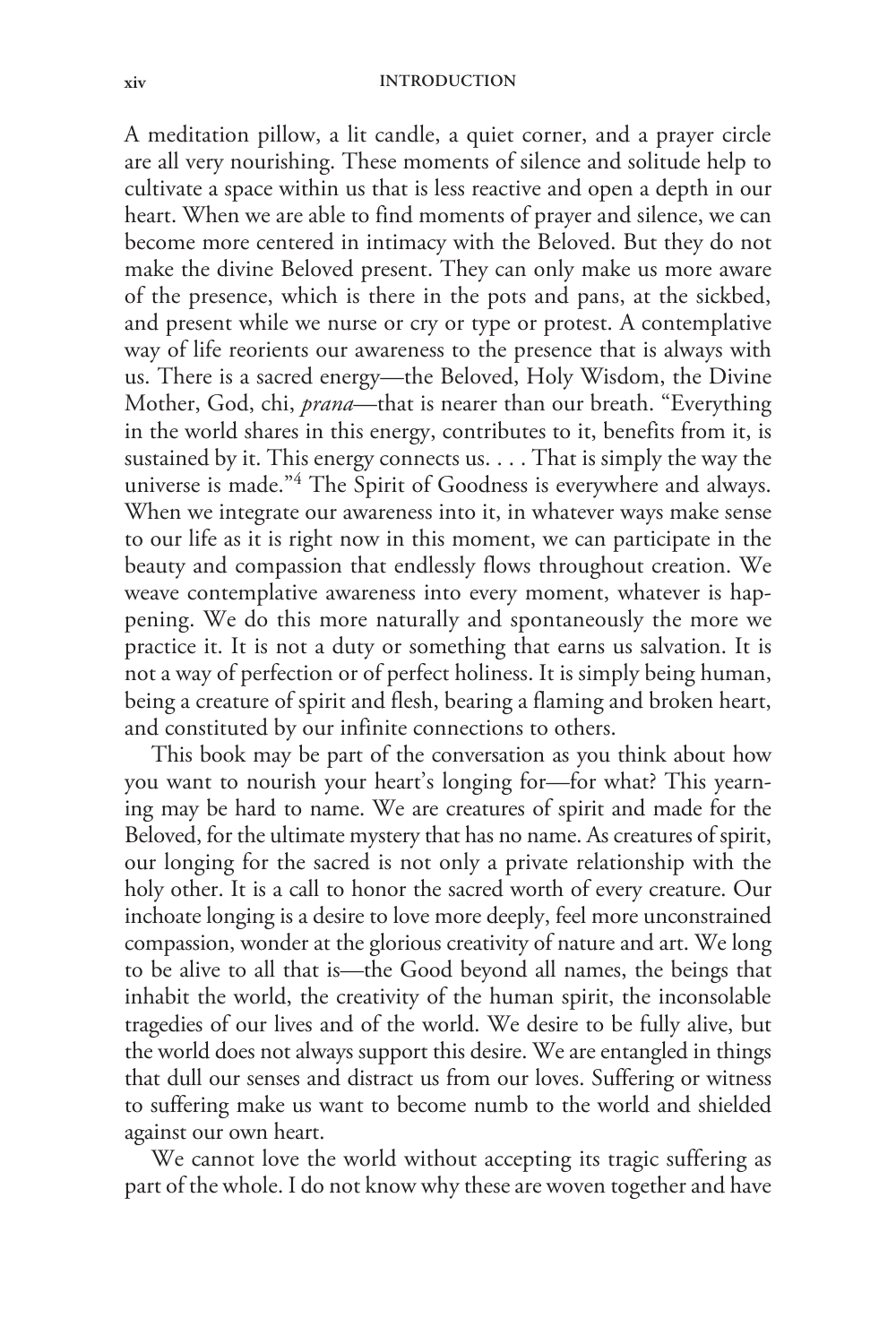#### **Introduction xv**

no theories about it. But beings are beautiful and they suffer. Contemplation requires that we intensify our awareness of both of these truths. We often dull down our capacity for beauty because we cannot bear to stay awake for the atrocities that we encounter when we love fragile creatures. It requires so much courage and strength to endure love for the beauty of the world. As Galway Kinnell points out, love requires courage: "perhaps it *is* courage, and even perhaps *only* courage."5

We cannot expect to live a contemplative life or to love the world or even love one single thing in it without courage and without sustained resources to feed our courage. The very word "courage" comes from the word for heart. If we want our heart to live, we must feed it and nourish it. Contemplating the beauty of beings is one way to do this—in the ordinariness of life, in the unending bodying forth of the divine goodness in the depth and width and height of creation.

I would like to express my gratitude to early readers, Liz McGeachy and Sue Gilbertson. Their suggestions and encouragement meant the world to me. I also am—again—still grateful to my editors: Robert Ratcliff who has seen this through and most especially to Dan Braden for his seemingly endless patience and kindness.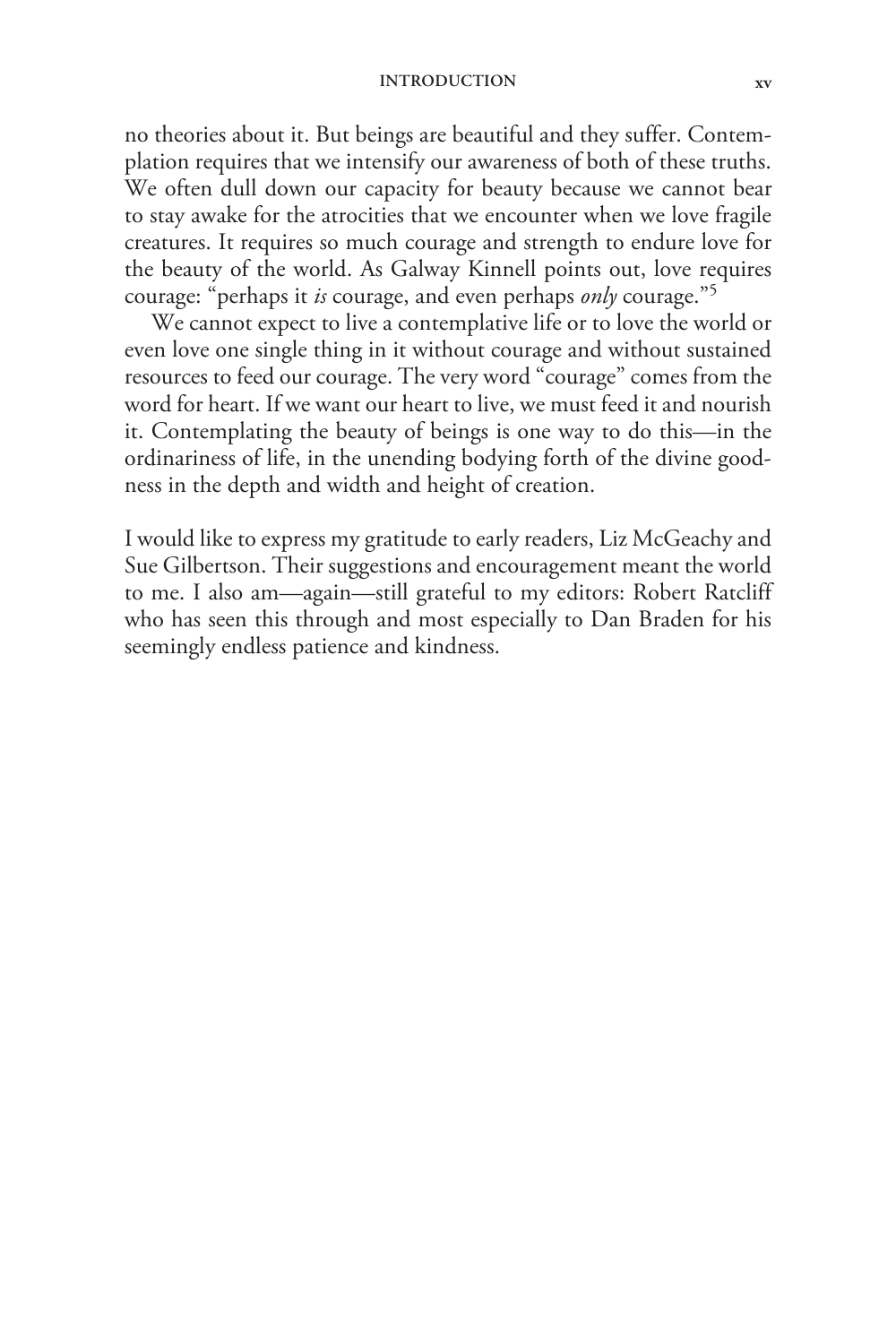# *Contemplation on the Borderlands*

"Love all of God's creation, the whole and every grain of sand in it. Love every leaf, every ray of God's light. Love the animals, love the plants, love everything. If you love everything, you will perceive the divine mystery in things. Once you perceive it, you will begin to comprehend it better every day. And you will come at last to love the whole world with an all-embracing love. Love the animals: God has given them the rudiments of thought and joy untroubled."

"For we acknowledge unto You that all is like an ocean, all is flowing and blending, and that to withhold any measure of love from anything in Your universe is to withhold the same measure from you."<sup>1</sup>

"It is about the loveliness and beauty of the dance of God in the midst of this 'ball of confusion.' It is about God's love and compassion for this earth with all its creatures and for us human creatures with our beautiful and ugly ways."<sup>2</sup>

We live in a time of turmoil and possibility. "Things fall apart, the center cannot hold."3 The Spirit must be engaged in a wild and desperate dance. One hopeful sign in these dangerous times is the recovery within Christianity—and beyond—of practices of contemplation and meditation. These practices are not an escape from turmoil but disciplines that open our hearts wider to the world's tragedy and beauty, however difficult times become.

Contemplative practices have accompanied Christianity from its beginnings: "whenever you pray, go into your room and shut the door" and pray to the Beloved (Matt. 6:6). Even though much of the rich history of Christian contemplation has been exiled to underground channels, in the last few decades contemplative practices have flowed out of monasteries and convents and into lay communities. Centering prayer and other forms of meditation—chant; contemplation of Scripture (*lectio divina*) or poetry, music, art, icons; wilderness experiences; retreats and prayer groups—all flourish.

This revival is partly due to contemplative Christianity reaching out to contemplative practices in other traditions. His Holiness the Dalai Lama and Thich Nhat Hanh have been inspiring ambassadors of Buddhist practices of compassion and meditation. Japanese Zen meditation has been around in the United States even longer. People are more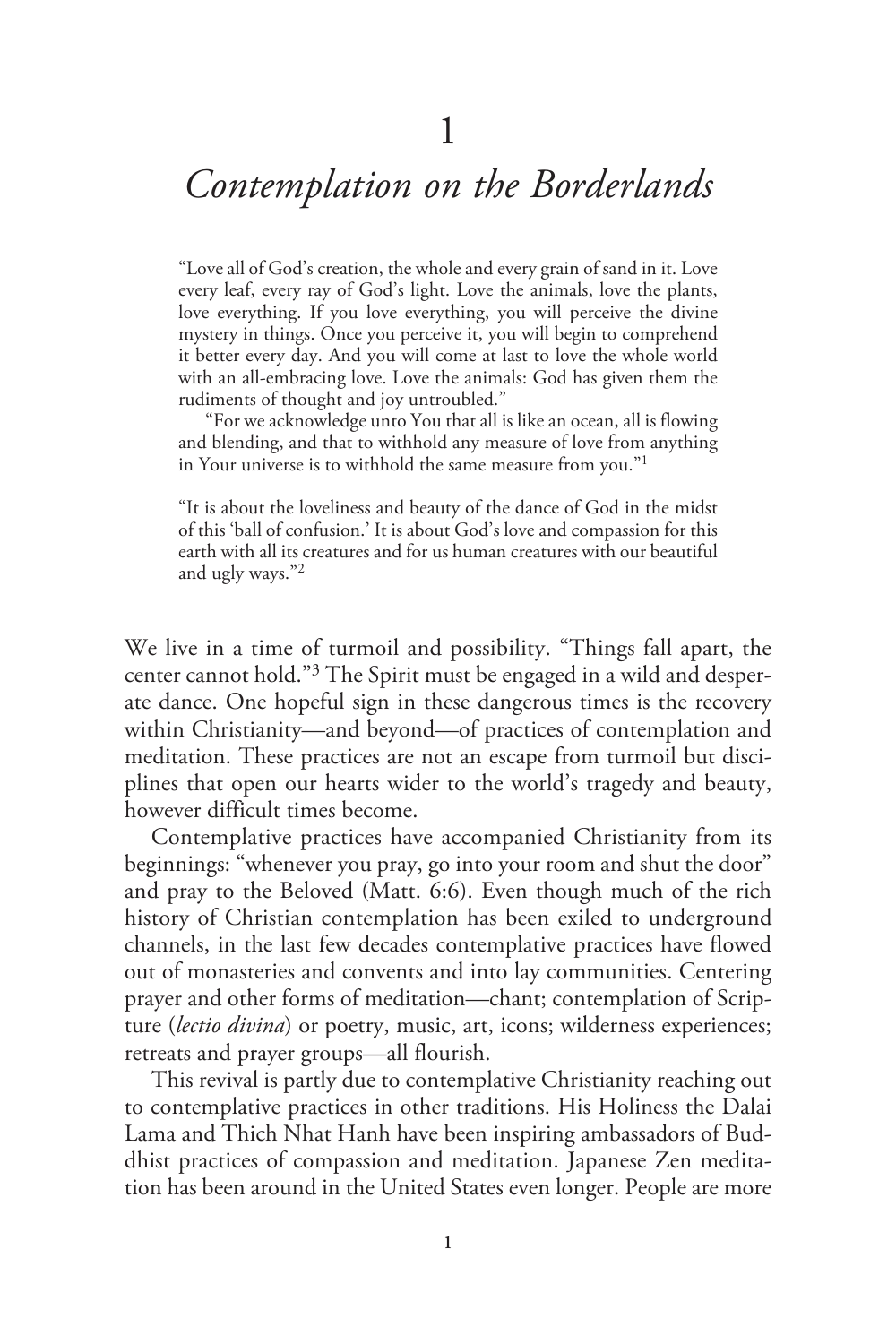aware of different Indian practices, including yoga, chant, and many forms of meditation. Sufi poetry has made us aware of a new kind of spiritual friendship with Islam. These conversations and crossover practices are a welcome way of enriching our understanding of the religions. As Pope John XXIII said in 1962, "In the present order of things, divine providence is leading us to a new order of human relations which, by human effort and even beyond human expectation, are directed toward the fulfillment of God's higher and inscrutable designs; and everything, even human differences, leads to the greater good of the Church."4 These religious dialogues, though not entirely new to Christianity, have greatly expanded our spiritual imagination and reminded us of treasures in our past that we had forgotten.

Some people find their way to Christian contemplation through interreligious dialogue. Others are seeking a more experiential approach to their faith. In addition to worship and church community, they want to explore something of their own interiority and augment public worship with an opening of the heart in silent prayer. Still others find themselves unwilling exiles from the church. While many in the LGBTQ+ community find themselves in warm and welcoming church communities, there are too many others who have been rejected by their community. Forced to choose between hiding themselves from family and church or being told they are going to hell, they find a third way and simply leave their faith family. Many women have become fatigued by the effort to find themselves included somewhere in the church's patriarchal language, and the subtle—or not-so-subtle—disparagement of their voices. For some, the social conservatism of their church feels at odds with the gospel of love and the prophets' cry for justice. For still others, a liturgy built around a story of sin, punishment, and forgiveness fails to speak to their existential reality. On the other hand, someone might appreciate the theological and social openness of a more progressive church but find it dull or uninspiring. For these reasons and others, Americans are increasingly identifying themselves as spiritual but not religious or identifying with no particular religious community or tradition.

Whether one is fascinated by religious dialogue, enriching one's faith, or seeking to quench a spiritual thirst on the margins of organized religion, many are finding that there is a rich conversation about contemplative practice and meditation within Christianity and on its borderlands. This book is written for all these seekers and holy wanderers. My own background is Christian; I am a theologian and come from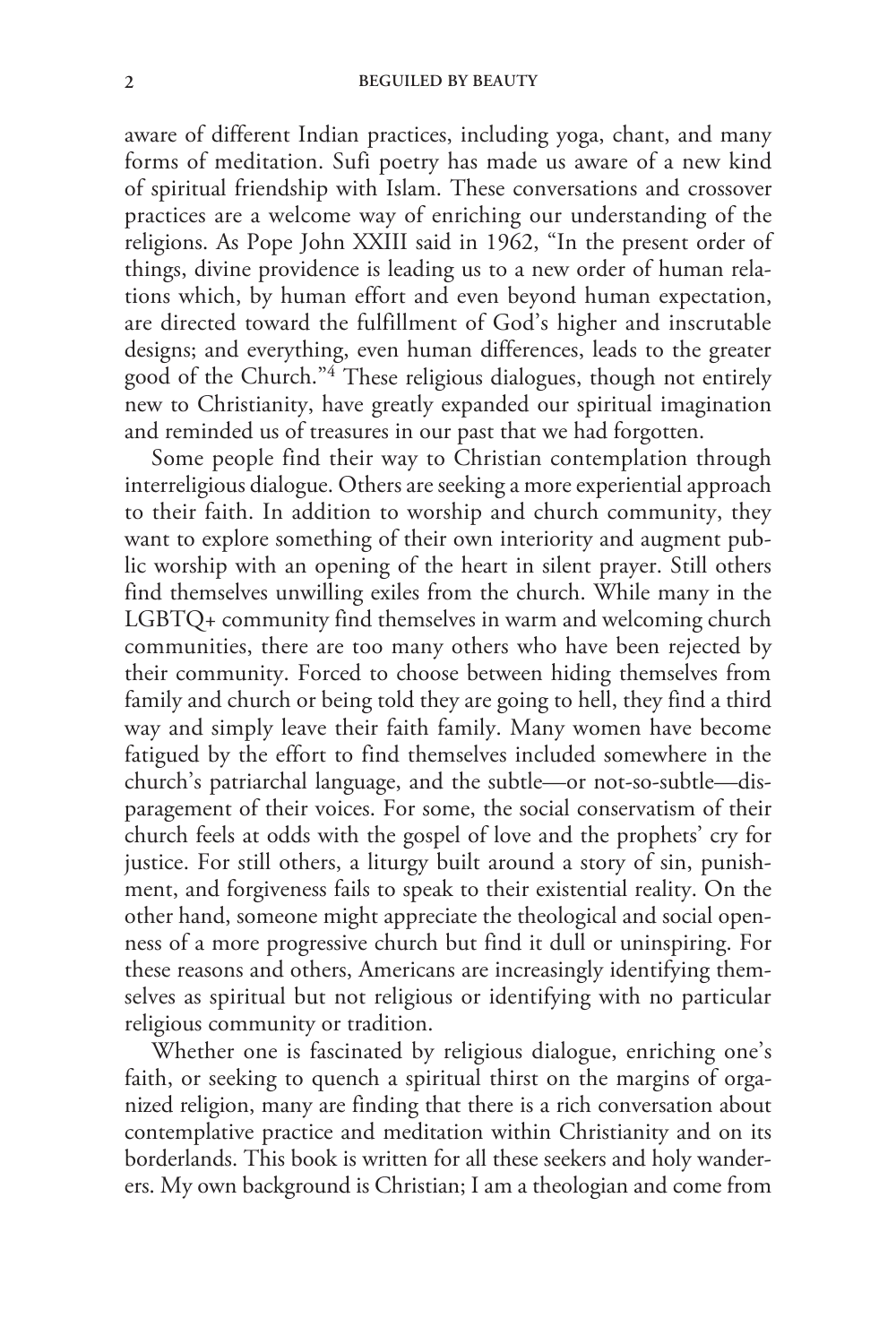a long line of ministers and family members devoted to their church. I don't think of myself as an expert, but I have studied some of the great texts of Christian mysticism from its early days to the present moment. I have also studied Christian meditation practices for many years and have been incorporating silent retreats into my life for more than two decades. I have studied other traditions with some care and find much that enriches Christianity or allows me to understand it in a new way. The Buddhist emphasis on compassion is not new to Christianity, but it allows me to see things in the stories of Jesus that I had not noticed. Yoga's attention to bodily practices makes me rethink ways Christians have used and abused their bodies in the service of their faith. Slaves, Shakers, and others have danced and sang their faith. Hesychasts have used breath and visualization to pray. But Christians have also tormented their bodies with penitential practices or ignored them altogether. The recovery of bodily prayer is a great enrichment to contemplative practice. The centrality of the natural world to indigenous or Celtic spiritualities return me to the Bible and earlier Christian writings to discover a celebration of the earth as sacred, which I had not realized was there even as it expands my thinking beyond these sources.

Every person and community of faith must reforge the gospel for their own time. Images and practices that make sense during one historical epoch or in response to some particular social challenge do not seamlessly translate to another era. The gospel is living and moving. This vitality of faith is anticipated in Jesus' farewell address to his disciples in the Gospel of John. He promises he will send the Paraclete, a comforter who will lead them in all truth (John 15:26). Early Christianity also knew of a mysterious holy Spirit who dances through time and space, weaving ancient and eternal truths into the ever-changing historical moment. Pope John emphasized the need to courageously embrace the living power of the gospel in a new way: "it is not the Gospel that changes; it is we who begin to understand it better. . . . The moment has arrived when we must recognize the signs of the times, seize the opportunity, and look far abroad."5

Contemplative practice is one ancient and novel way the Spirit is leading us into this moment of our history. We live in dangerous times, and they will only get more precarious as climate change takes its relentless toll, disrupting nature and societies, tempting us to turn to hatred and ideologies that offer an illusory sense of security. A commitment to a contemplative way of life may contribute to the capacity to endure these times with an open and courageous heart. Rosemarie Freeney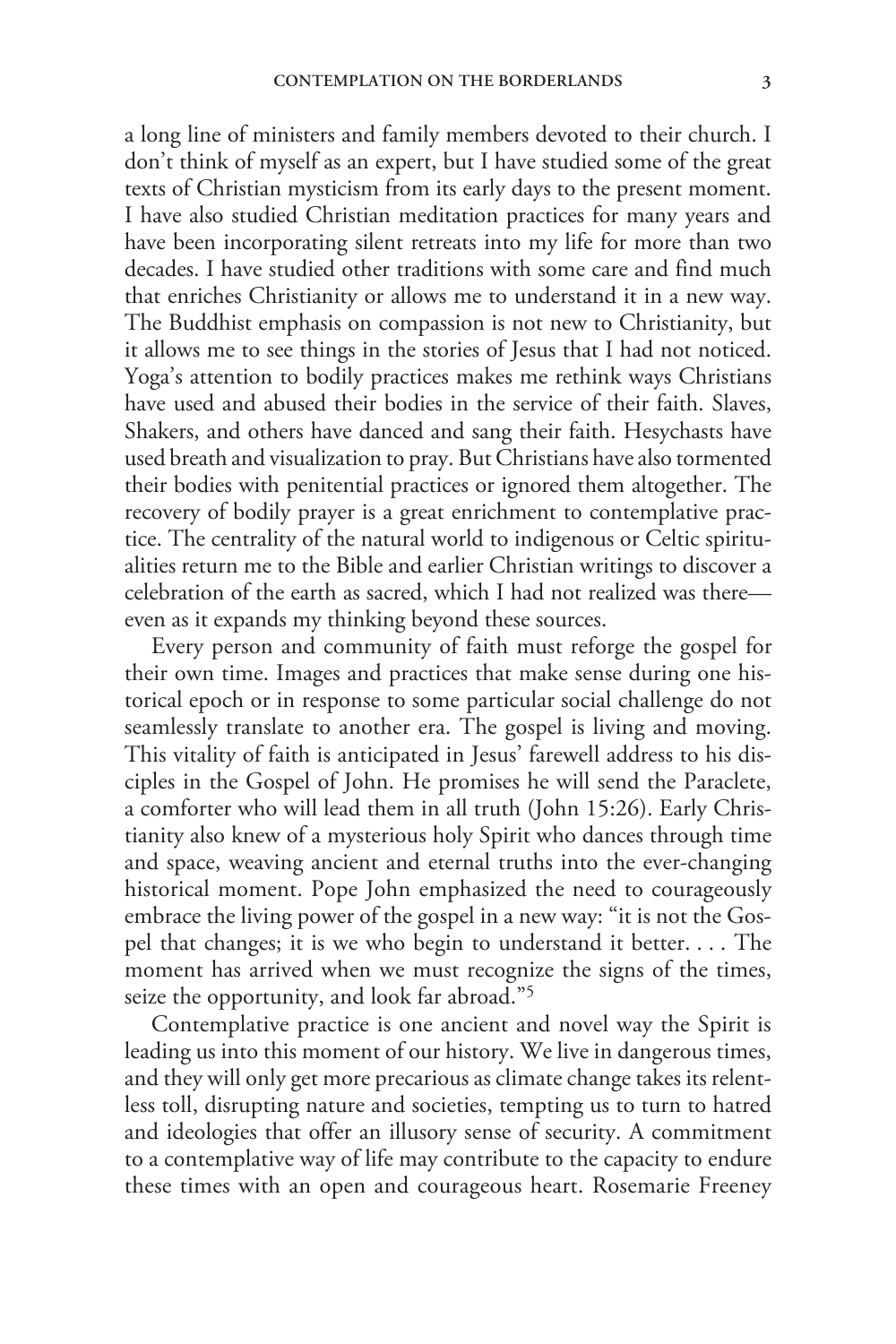Harding, one of the great civil rights mothers, knew well what it was to live through outrages and the defeats of hope. Yet she describes the power of the Spirit to draw "circles of protection and power around us even as we look elsewhere. Teaching about how to be family. How to live like family. How to live with some strength and care in your hands. How to live with some joy in your mouth. How to put your hands gentle on where the wound is and draw out the grief. How to urge some kind of mercy into the shock-stained earth so that that good will grow."<sup>6</sup> A contemplative way of life can enable us to participate in this work of the Spirit more deeply, compassionately, and joyfully.

# **A WORD ON LANGUAGE**

About halfway through *The Color Purple*, Celie tells Shug she has rejected God—who allowed so many horrifying things to happen to her and who has never listened to any black woman. Wild and life-filled Shug is shocked and asks Celie what she thinks God looks like: "He big and old and tall and graybearded and white. He wear white robes and go barefooted . . . [eyes] sort of bluish-gray Cool. Big though. White lashes." Shug quickly disabuses her of the idea that God is a judgmental, harsh white man. She tells Celie that for her, the "first step away from this old white man was trees. Then air. Then birds. Then other people. But one day when I was sitting quiet and feeling like a motherless child, which I was, it come to me: that feeling of being a part of everything, not separate at all. I knew that if I cut a tree, my arm would bleed. And I laughed and I cried and run all around the house." Shug acknowledges it is hard to get this angry white-man-god out of one's head, but "You have to git man off your eyeball, before you can see anything a'tall."7

Contemplation can be a powerful antidote to our mental habit of thinking of God as an angry or royal (white) man. As one enters more deeply into the wordless mystery of the divine, language is less *about*  God and more a poetical invocation *of* divine goodness. As the divine white man begins to lose his grip, we are able to see a bit better.

Our minds are deeply shaped by the ideas we carry around in our heads about "God," often images we absorbed in childhood. It is therefore important to use wildly creative language about divine reality, to use words and images that will help to unpin our minds from ingrained images. It is not that images are bad; we cannot think without images.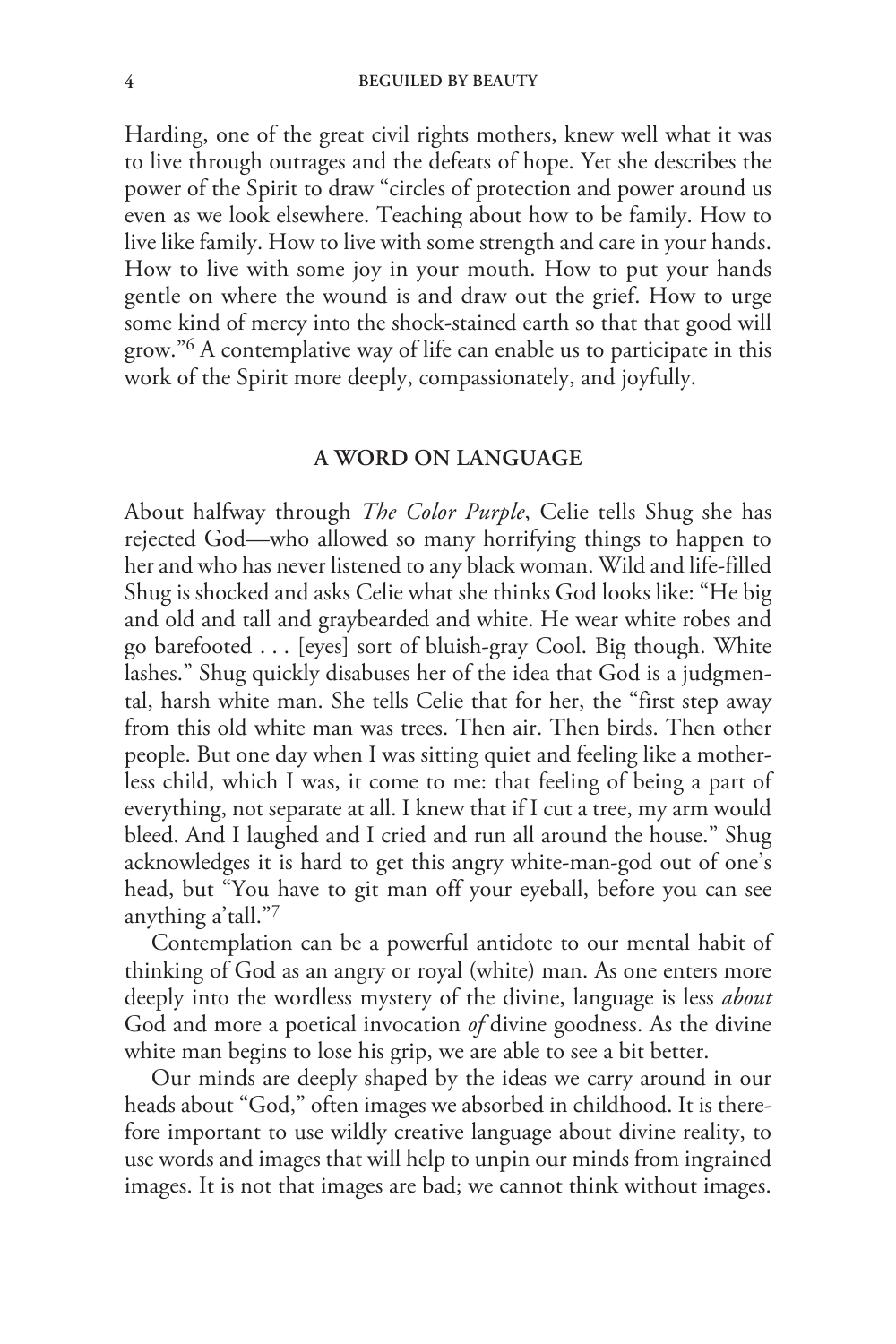Though divine reality is mirrored in no earthly image, we cannot think of divine reality without images. But the attachment to images, especially oppressive ones, is unfortunate. If we forget that divine goodness is infinitely more than our small minds can hold, we will be anxious when our ideas begin to change. When an image is challenged or becomes toxic, we seem to lose "God" altogether. Contemplation helps us to open our minds to a number of images so that no one image is allowed to claim authority in defining who God is. Images modify each other: God is Father but also Mother. God is Lady Love but also Holy Wisdom. We become more open to new ways of thinking about our relationship to divine Goodness. We come nearer to relationship and are less dependent on static or barren images. I tend to avoid the word "God" for the most part. It is a fine word, but it is so freighted with predetermined meanings—a man reaching out to touch Adam's hand on the Sistine Chapel, a frowning judge, a justice-loving or cruelly arbitrary divine monarch. It is difficult to allow our minds to roam toward less manly images. I use a variety of terms: Beloved, Divine Mother, Goodness, Bright Abyss, Divine Emptiness, Dance, Spirit, Lady Love, Wisdom, as well as others.

As there are no adequate images for divine reality, neither is there a gender. The second commandment warns us against creating an image of God from anything in the earth, above the earth in the heavens, or below the earth (Exod. 20:4). This is a fairly comprehensive rejection of images, including gender, as appropriate to God. For that reason, I employ gendered language (She, He), nonbinary language (They), and nongendered language (It, Spirit, Dance, Good, Abyss) throughout the text. This may seem jarring if one is used to something more traditional. It may feel strange to use the nonbinary term "They" for God. As feminists argued a long time ago—and people of every color and ethnicity also knew—the words and images we use for divine Goodness carries over to the way we value human beings. If God is a man then only men are divine. If we believe that the utterly inclusive love of the divine Goodness created all of humanity, then our language must include everyone—women, nonbinary, men, gay, straight, trans, people of every color, ethnicity, and religion—everyone. I believe it is good for our minds and our spirits to adventure through language in ways that are deliberately jarring to our preconceptions and mental pictures. As Meister Eckhart says: "I pray God rid me of god."8 That is, may divine reality displace the small thoughts about the divine that imprison my mind.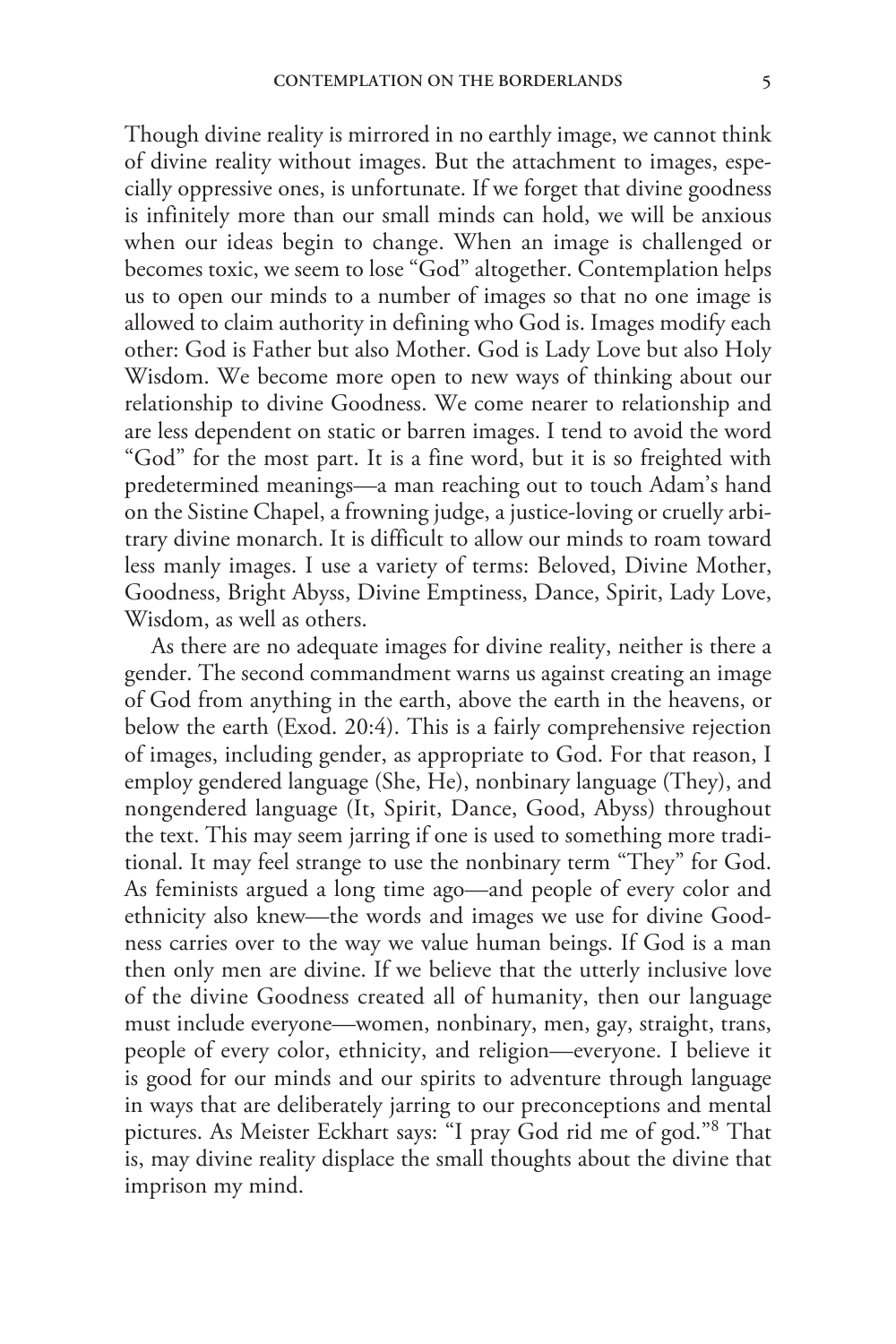#### **6 BEGUILED BY BEAUTY**

## **RADICAL COMPASSION**

Our images of the divine are reflected in how we treat others. Perhaps paradoxically, religion can train us to be hostile or indifferent toward others. For millions of Christians, belief in God has done little to stop them from despising groups of people they categorize as dangerous or inferior. For some, the gospel is consistent with racism; the domination of women; the exploitation of refugees, immigrants, and people of other faiths; and the colonization of other lands and of the earth itself. The gospel has done little to reveal the agony suffered by hungry children or impoverished families. It has turned a blind eye to the devastation of forests, oceans—whole species and ecosystems. The biblical prophets rail against the powerful institutions of ancient Israel who perform their cultic service but grind the faces of the poor into the dust (e.g., Deut. 27:19; Isa. 3:15). From a biblical point of view, this kind of worship is indistinguishable from idolatry. One might as well worship a golden calf as this cultic god that cares nothing for creation.

On the other hand, many people, including people of faith, become interested in meditation in order to obtain relief from stress or perhaps from the restless meaninglessness that haunts the edges of consciousness. Meditation promises a variety of benefits: lower blood pressure, healthier organs, a more relaxed attitude, an antidote to stress. These are all to be highly prized in our stressful world. Meditation also promotes a deeper level of peacefulness. A religious person may hope to feel closer to God. All of these are worthy goals and in our stressful world can contribute to improved mental, physical, even spiritual health. This is a significant good in itself.

But if we think of contemplative practice primarily in this way, we might come away with the stereotype of someone who remains preoccupied only with their own benefit. We might spurn contemplative practices as fundamentally selfish or a distraction from more active engagement in the world. Or we might seek it out for precisely that reason—it promises relief from the painfulness of life. As worthy as self-improvement, relaxation, and spiritual benefits are, they are not the purpose of a contemplative way of life.

When we love Divine Goodness more deeply, we love the world more passionately. When we love and care for the world, we fall more deeply into divine reality. "God" is not just a magical being in whom we are instructed to believe, but the unnamable, infinite goodness that Christians know as love. When we love one another more beautifully,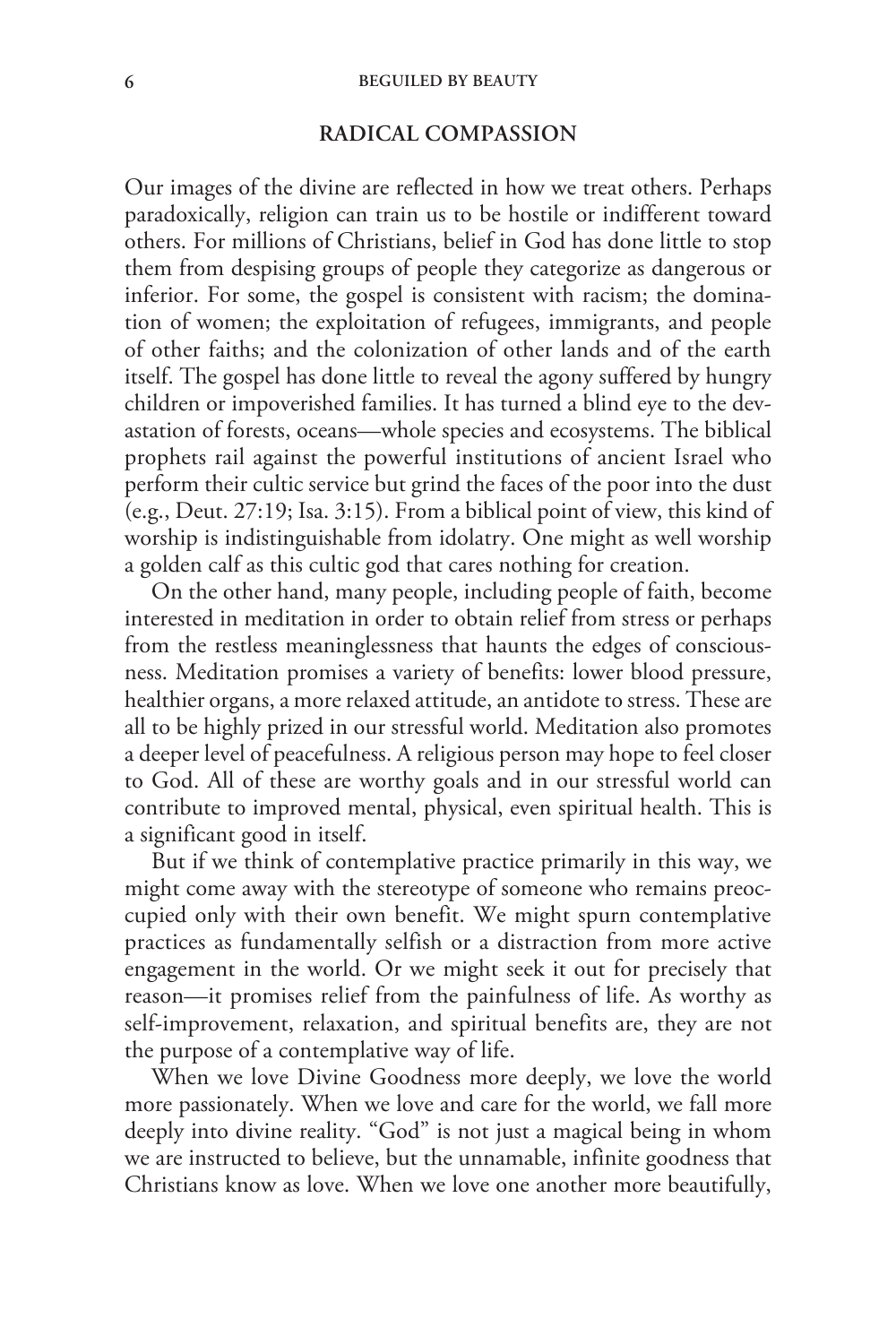we enter into the divine realm—whatever our names for it might be. Regardless of the words we use, the primary sign that one loves God is that one loves other people and the world itself. As Julian of Norwich instructs Margery Kemp, her religious experiences are only authentic if they "profit her fellow Christians."9 Or as Marguerite Porete puts it, there is "no lesser way."10

*It is impossible to overemphasize that the core practice of a contemplative way of life is radical compassion*. One's concentration may be impossibly wandering. One may not be able to sing three notes of a chant. A headstand may prove impossible. Securing twenty minutes twice a day for prayer may be no more realistic than growing wings and flying to the moon. These things are instruments that a contemplative might use, but they are not themselves what constitute a contemplative way of life.

A contemplative way of life is motivated by a devotion to the welfare of others. However much we remain caught up in the inexorable demands of life, "seared with trade and bleared with toil," we may yet burn with a sense of sorrow for the world's suffering.<sup>11</sup> We may feel discouraging pain as we observe the hate speech, acts of violence, the calculated indifference of our times, the horrifying hostility to truthfulness. It may be that this concern for suffering and injustice inspires in you or your community participation in social activism. Or it may simply make you want to binge watch the most recent Netflix series. The difficulty and crisis of the world is overwhelming. It is virtually impossible to bear it without very deep resources. Without watering our roots in deep and life-giving waters, awareness of radical suffering, injustice, and turmoil is likely to distort our capacities for care and responsibility.

The feeling of tenderness toward others is rooted in the source of compassion, the Divine Beloved. This is why the twin love commandments are really the same. The possibility of radical compassion arises as we deepen our relationship with ultimate reality, known to Christians by many names, most often as "God." We can tell whether we are worshiping the divine Goodness or an idol of our imagination by the fruits of our worship. Love, compassion, and social justice are the fruits of loving God. Cruelty, hubris, selfishness, and hostility to creation suggest that, whatever names we are using, we are worshiping an idol.

Set your heart on radical compassion—a living desire that the suffering of others be alleviated, no matter who they are. Radical compassion does not impose conditions that say some are worthy of compassion and others are not. It does not limit compassion to certain groups of people. It does not indulge in hatred or demean opponents. We may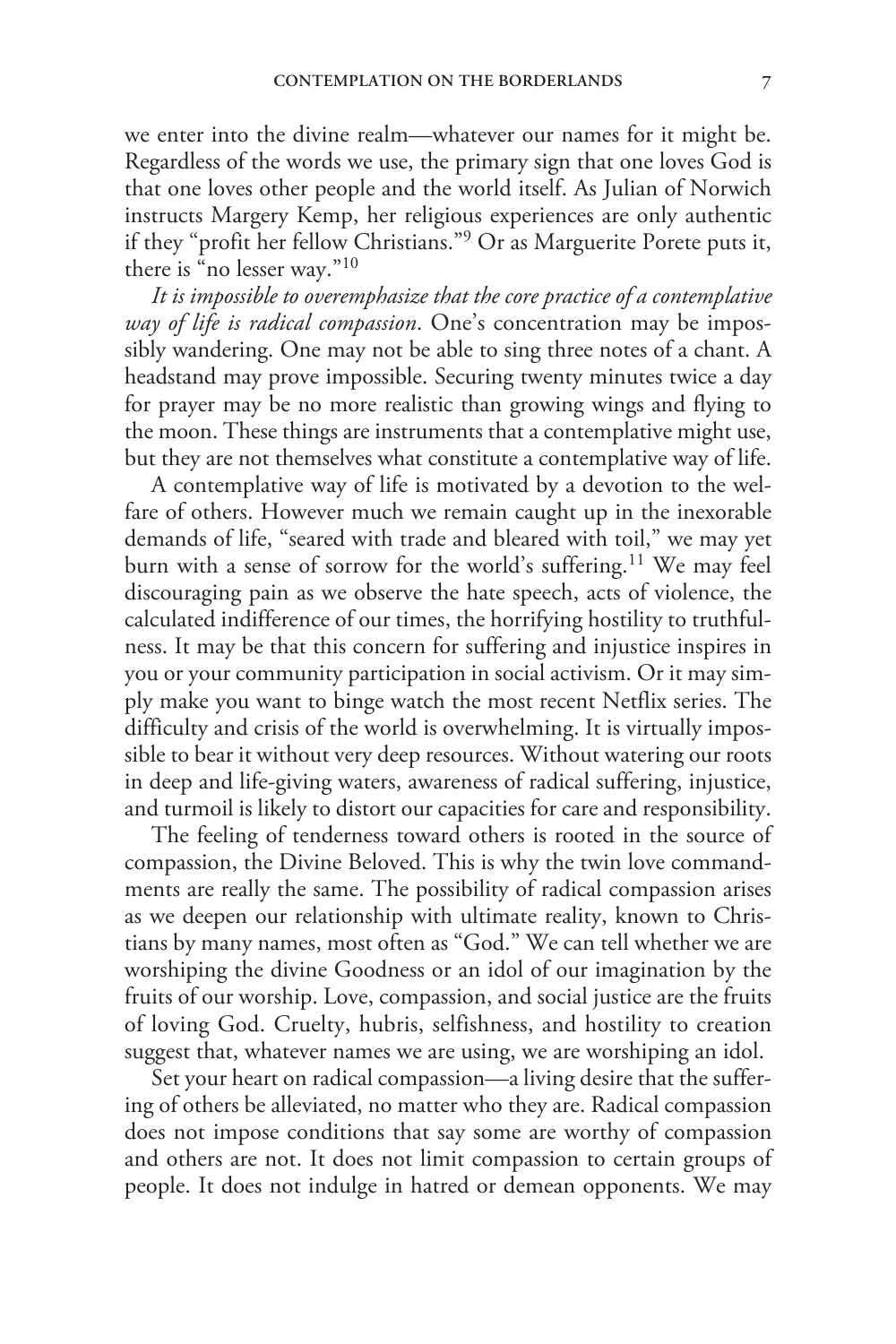feel the edge of compassion when we find it difficult or impossible to wish a particular person or group well or when we are motivated by rage at destructive people. But we can recognize this limitation of our heart as alien to our deepest desire, and we can work to weaken the resistance we feel. We do not have to wish that someone who has harmed us or others thrives in their evil-doing. Radical compassion resists harmful acts, but it also recognizes that to do evil is itself a kind of suffering, and therefore one can wish for their transformation.

When we begin any particular meditation, prayer, or contemplative practice, it is useful to remind ourselves that the deepest reason for practice is the generation of radical compassion. Likewise, we can use all of our daily practices—driving, laundry, work, rest, recreation, pleasure, obligations—as opportunities to increase joy in others and compassion for their suffering. We can gently and nonjudgmentally notice where we are stuck or limited. "Ah yes, I see you. Still enraged. Still terrified. Still distracted." The intention toward radical compassion is what distinguishes a spiritual or religious practice from a secular desire for one's own well-being. It is also the source of our greatest joy.

# **CONTEMPLATIVE PRACTICE AS INTERIOR TRANSFORMATION**

At the beginning, middle, and end we must remember that practice is always for the world. Something that concerns only one's private welfare or contentment may be useful and important, but it is not what I mean by a contemplative way of life. This does not mean that we do nothing that serves our private good or need for pleasure or relaxation. A balanced life is likely to include all the parts of ourselves. I suspect that we do more good in the world if we can also enjoy the small things that give us pleasure and if we carve out time to nurture our well-being. A gray-faced, righteous, and withered ascetic may not invite confidence. A contemplative way of life need not draw sharp lines between what is permitted or not permitted. But it does invite us to discern what is truly life-giving for ourselves and others.

While a contemplative way of life rests in a yearning for the good of all creation, it focuses on interior transformation as an important element of care for others. This attention to interiority as the source of radical compassion distinguishes a contemplative way of life from secular meditation, which may pay more attention to certain benefits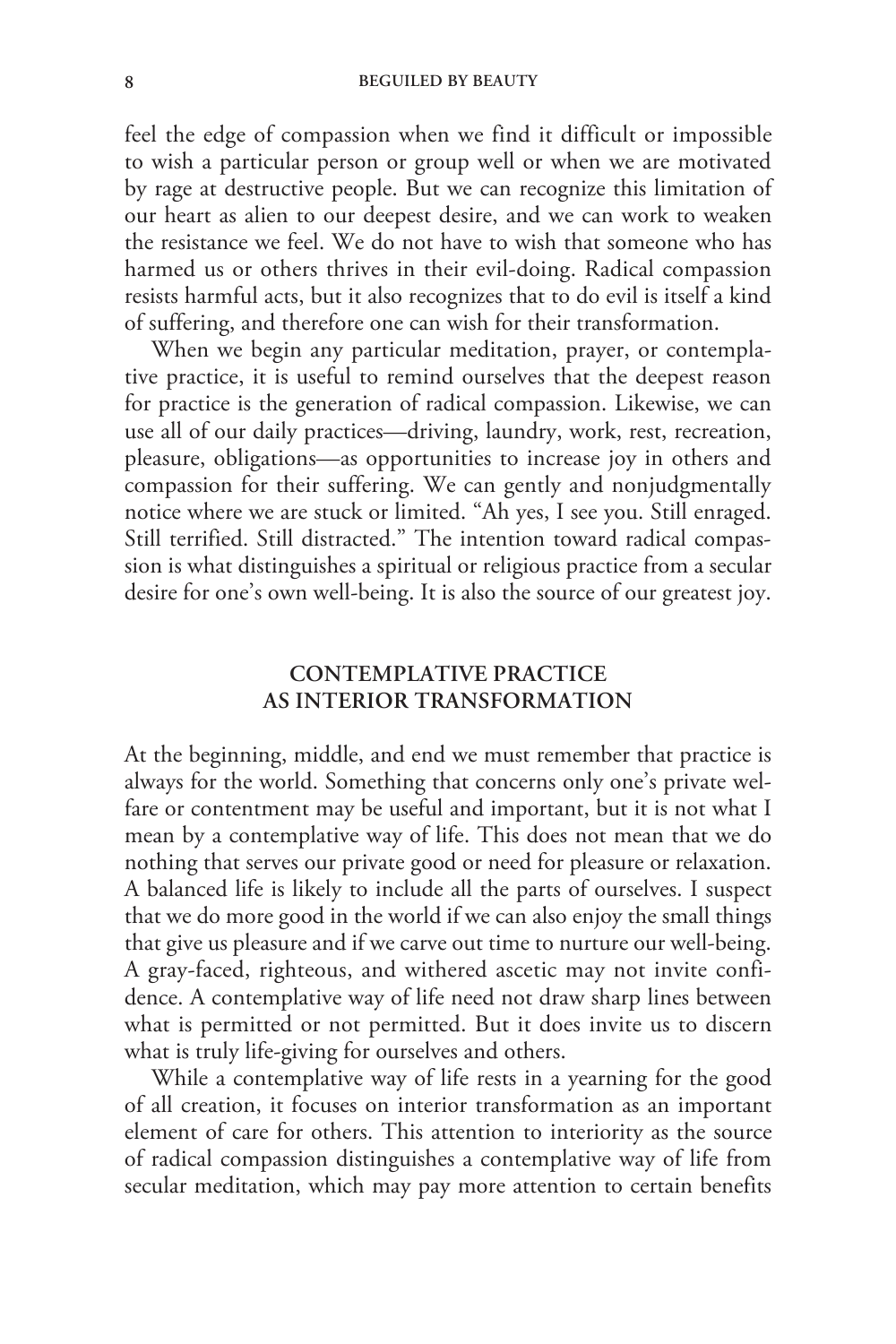such as relaxation or pain relief. It also distinguishes it from social activism, which so externalizes world engagement that it may fail to notice the ways negative habits infiltrate the work for justice.

Attention to interior transformation may decolonize our minds so that we choose better how to act and respond to the world. But another reason interior work is so important is that our effect on the world is not limited to the things we consciously choose to do or say. Our choices certainly matter, but we powerfully affect the world simply by the sort of person we are. A person might be rather taciturn and yet radiate such a deep kindness that they change the energy in a room. This kindness might be expressed in word and deed, but it is also conveyed unconsciously—it is like a sweet smell that comes off jasmine. Does the jasmine do something to spread its sent? More likely, by simply being jasmine its beautiful scent is effortlessly emitted.

We are not solitary mind-bodies jumbled together with others like old dolls in a closet, juxtaposed but disconnected. We are complex beings deeply interdependent upon an infinite number of other beings, some known, many not known to us. Neither are we rational beings freely choosing and acting in ways that we completely understand and control. We influence those around us in ways we are hardly aware of. Much of our mind and motivation is hidden from us. We are creatures of spirit and in the realm of spirit, everything is related to everything else. There are no hard boundaries separating "self" from "other." This means that what we do—and perhaps even more—what we *are* affects others. We cannot know all the ways we touch other lives. We cannot count on all of our acts or decisions being helpful or wise. But we can train in such a way that some goodness in us becomes more spontaneous. This goodness will be communicated to others in ways we do not control, just as what is limited or harsh or despairing is transmitted whether we wish it so or not—simply because it resides inside of us. We can train so that we might say or do the exactly right thing at a crucial moment to make an extraordinary difference. And we may never know we did it. What matters is that we prepare ourselves to act well, even though we will never perceive all the good (and bad) that we actually accomplish.

For this reason, though contemplative practice is for the world, it has to do with our interior lives. This can cause confusion. Because in contemplation we are attending to our interior life, it can seem as if our focus is self-centered, merely "navel-gazing." It can also be the case that we meditate only for some perceived benefit to ourselves and take no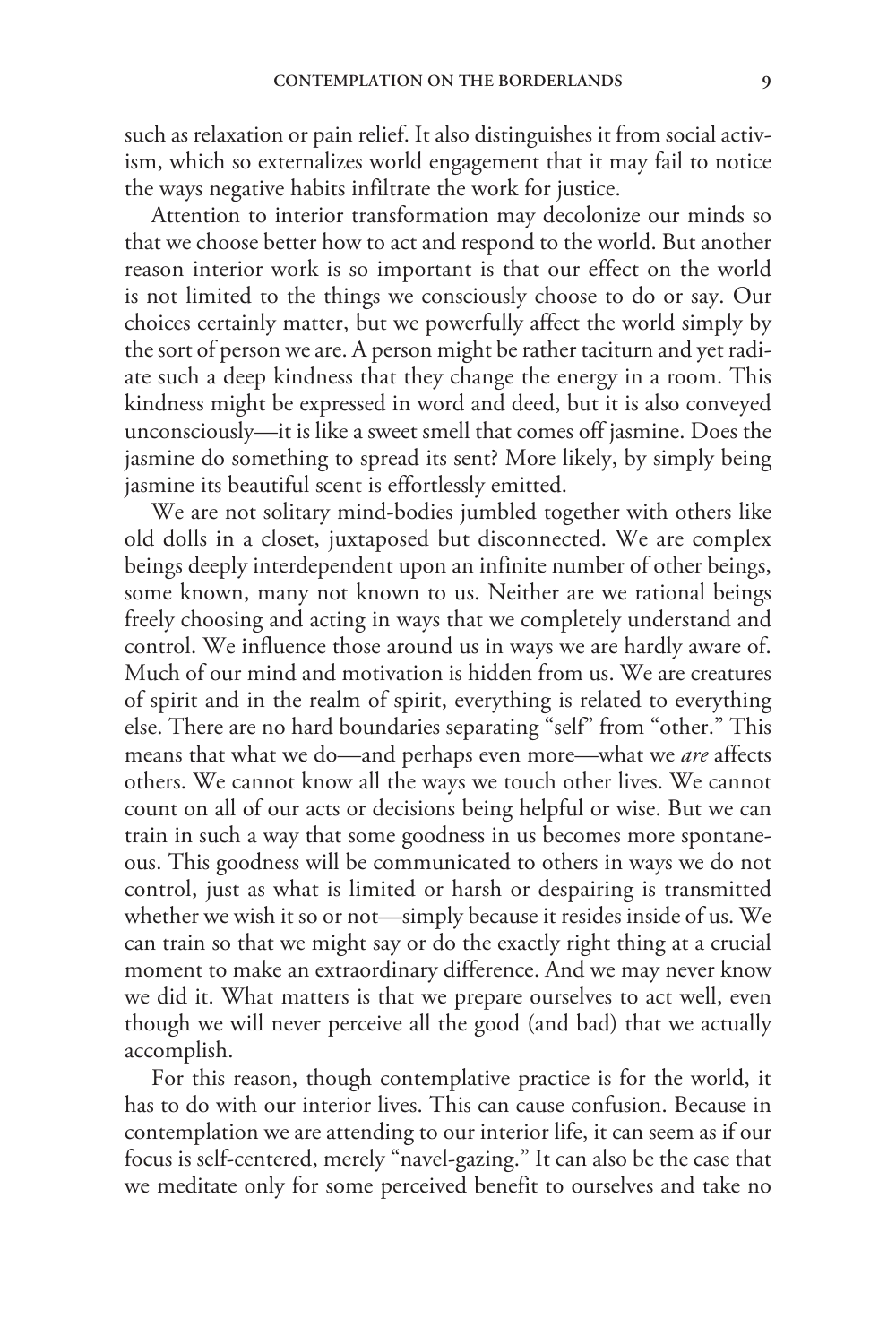particular interest in the welfare of others. But the spirit in us craves liberation from selfishness and remains discontent and frustrated until we begin to open our hearts to others, even though this is emotionally dangerous. Removing obstacles to compassion and joy is interior work, but it is for the world and is expressed in the way we relate to the world: the cleaning products we buy and the clothes we wear; who we vote for and where our money goes; how we relax and refresh ourselves; how we treat family members, neighbors, coworkers, people who work for us, strangers. The fruit of a contemplative life will be realized in our decisions and actions, but it will also be expressed in what our eyes do when we look at someone. It will invisibly perfume off of us beyond what we consciously intended.

When we care for ourselves, we are better able to care for others. Mothers cannot care for the needs of their children well if they do not or cannot care for themselves. It is not selfish to care for oneself; it is necessary for the good of the world. But as we engage more deeply with contemplative practices, we discover that the membrane between ourselves and others is much thinner than we realized—for better and for worse. If a mother is under a great deal of stress and difficulty, however careful she is to protect her children from her stress, they will perceive it and be affected by it. None of us are free to eliminate stresses in our lives. But to the extent that we can nurture ourselves and find joy and contentment, we are better able to convey to others the courage and love we desire for them. Whatever our spiritual formation is, it will inevitably be released into the world, whether we wish it so or not. If our lives shape us in a way that makes us more selfish or more depressed or cynical, if we are formed to fear or demean others, all of these things will be released into the world and affect people in ways we do not necessarily recognize. But if we pursue practices that heal us and open our hearts, however imperfect we inevitably remain, the good we desire will also be released into the world, also in ways we may never know anything about.

It is rather terrifying to think that the causes of well-being and unhappiness lie deep inside us and we share them without knowing it. What loving mother wants to communicate her anxiety to her children? What dedicated teacher wants to convey their cynicism or anger to their students? We may wish to do good in the world, but we will communicate what we are, even if that is different from what we wish to be. We may feel real compassion, but if we are tyrannized by fear, we will not be able to convey our compassion as fully as we wish. We might wish to be open to all but convey a demeaning attitude because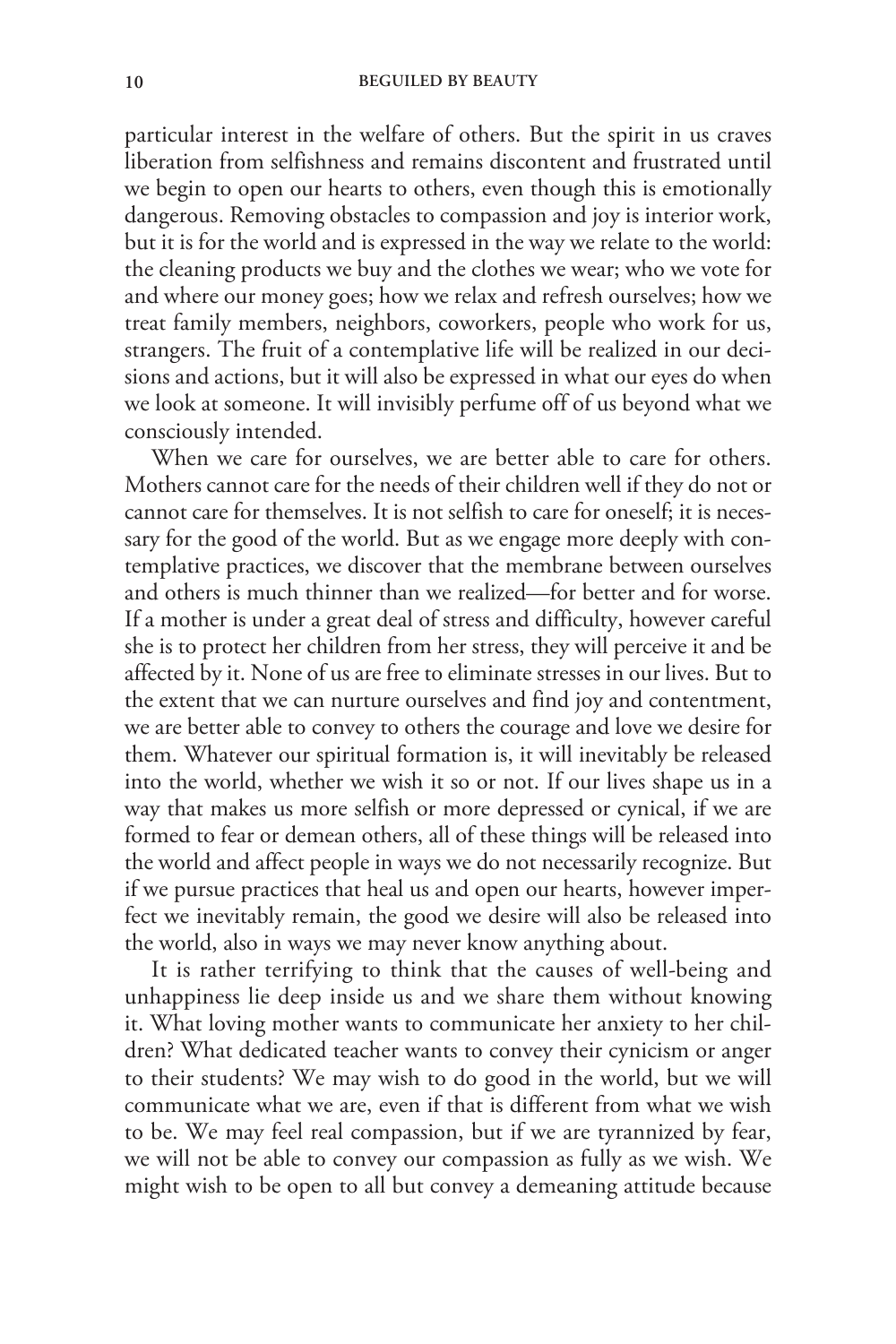of internalized—perhaps unrecognized—habits of racism or homophobia. To become the people we yearn to be requires attention to what is invisible and unconscious. A contemplative way of life is therefore not a straightforward journey into the land of peace and love. It is an encounter with inner demons. It is much more like a fairy tale, replete with dangerous forests and wild beasts.

## **THERE BE DRAGONS**

The contemplative life presents many difficulties. It is a fantasy to imagine that a dedication to Lady Love will bring only happiness and equanimity. Some meditators are surprised to discover that meditation increases their unease by bringing to the surface bad memories, negative mental habits, even traumatic experiences. Or they find their understanding of God is challenged in disorienting ways they did not expect. This can feel like a betrayal of the purpose of meditation, as if they were promised candy and received bitter vegetables. Thomas Keating once scoffed at the idea that centering prayer gave one a deeper level of peace, saying that after the first few weeks or months, it made one less peaceful than ever. The work of "unloading the unconscious" is not pleasant.<sup>12</sup> Meditation and contemplation do not leave us unchanged. They force us to encounter things that might be painful. We learn more about ourselves. The blinders we have been wearing to the suffering of the world will begin to come off. It is as if our own minds and the world around us are being unwrapped from the gauzy covering we placed over them because the beauty and suffering of the world is just too intense. Because the interior journey is unpredictable and not always pretty, it needs to be undertaken with care and in the company of wise guides.

Sometimes it is suffering that awakens someone to the border lands of contemplation. Of course, suffering can make one more enraged, addicted, violent, or depressed. But it can also break us open to the realm of the spirit, enticing us toward deeper understanding and tenderness for others. If we think of spirituality as the region of light and purity, or if we think that only good things happen to good people, suffering will seem antithetical to spiritual practice. But suffering will inevitably arise—as democratic and universal as a heartbeat. Contemplation does not protect us from suffering nor does suffering or even trauma make us unfit for contemplation. Suffering is part of the untidiness of life and an inevitable part of contemplative commitments.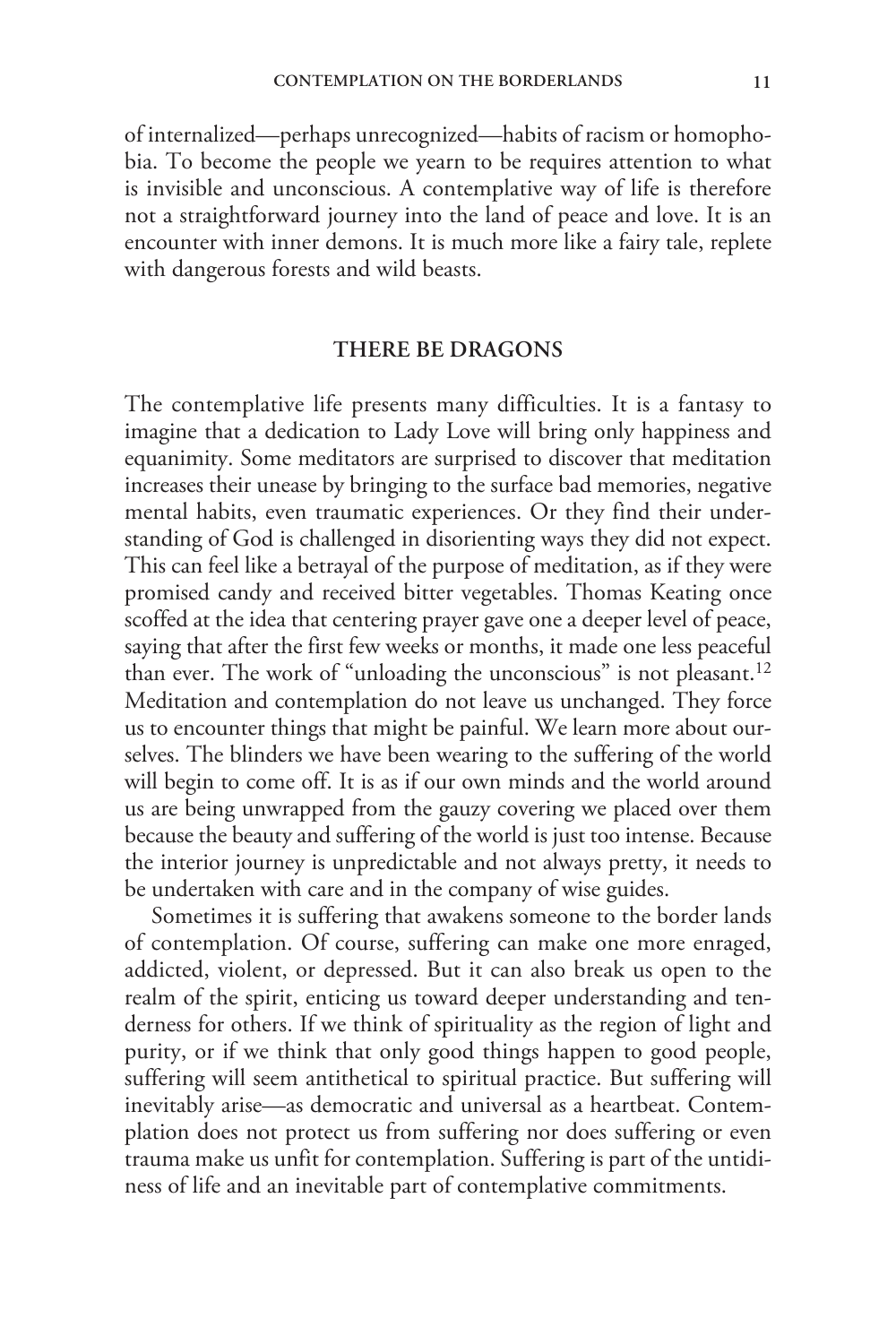Suffering requires tending and care. But it can open up a depth in the soul, which can also make someone more available to the spiritual journey. I do not mean that suffering is inherently "good for us" or that we should seek out suffering as a spiritual exercise. The world is likely to be more than generous in this regard. Because suffering is an everpresent part of life, contemplation incorporates it into the journey. There is a way that the stories of saints have been told that may make us think of them as great heroes, filled with fiery and fearless determination. Unencumbered by doubts, impervious to suffering, onward they go like indominable soldiers of Christ. The historical record tells a different story. Many, perhaps most, of the great contemplatives, reformers, and agents of change experienced great suffering, serious illness, danger, or what we would now call trauma. Francis was a tortured soul, enduring great physical suffering and disappointed anguish until his dying day. Clare spent much of her life on a sickbed. Mechthild of Magdeburg, Marguerite Porete, George Fox, Mary Fisher, Fannie Lou Hamer, Martin Luther King Jr., and Desmond Tutu were among the countless devotees of the Beloved who were cruelly persecuted. Catherine of Genoa, Teresa of Avila, and Julian of Norwich took up their tasks only after near-death experiences. St. John of the Cross grew up hungry and often homeless and was cruelly tortured by fellow Carmelites. Sojourner Truth endured the cruelties of slavery. Howard Thurman faced the endless assaults of racism. And yet somehow for these and countless others, extremes of suffering broke them open to recognize the Beloved and the Beloved in all persons.

Suffering does not have to lead to spiritual exploration, but it can. Beautiful gifts of the human spirit sometimes arise when someone cracked open by affliction finds their way to the Beloved and to greater tenderness for creation. These witnesses may help us recognize ourselves as beloved, even when suffering or contempt tempt us to despise ourselves.

Suffering creates vulnerabilities that make the pursuit of a contemplative way of life both urgent and fragile. Contemplatives who are in the throes of deep suffering may need to take the advice from books with a grain of salt. A distinctive mark of past witnesses is that the path they ended up taking was one that had no markers and few guides. Suffering can take us off the beaten track of religious belief and practice, but it can also reveal amazing vistas.

It can also happen that the disciplines of meditation and contemplation become disconnected from the radical compassion and appropriate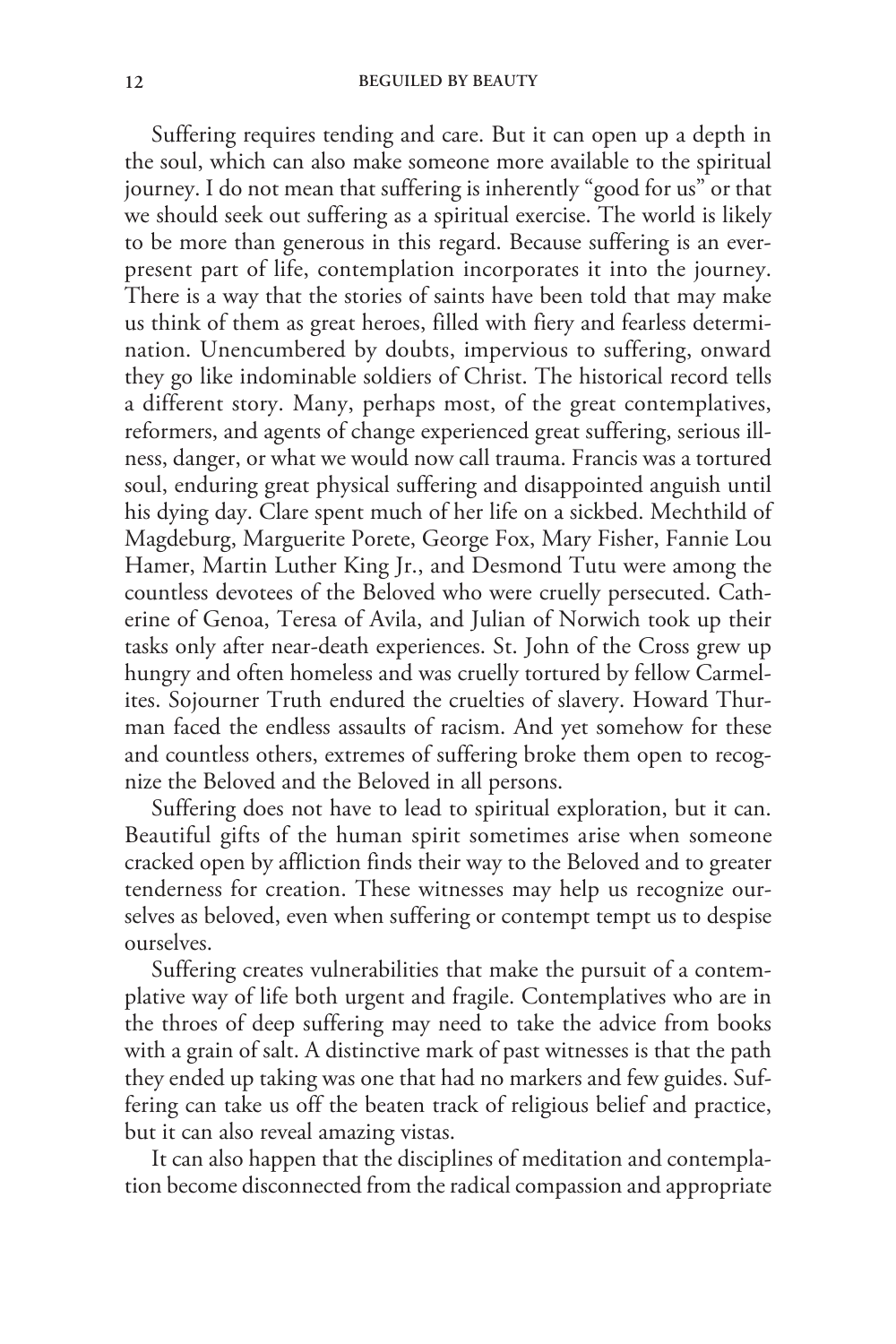humility that moor healthy spirituality. The person may experience many benefits and perhaps gain a kind of charisma that makes them seem attractive and inspiring. But practices intended to generate inner freedom and kindness are put in the service of relationships of domination. You may know of people who meditate regularly or even are popular public teachers who sexually exploit followers; are cold, dismissive, arrogant; or who abuse family members. Meditation is not a magical wand, and one can be quite adept at a variety of contemplative practices and remain a jackass. Worse, a charisma may develop that gives someone greater power over people.

Every single thing in life can be an instrument of good or bad. Contemplation does not protect you from pain or mistakes. It does not guarantee steady "progress"—whatever that means. It does not guarantee that a teacher can be trusted. But "rooted and grounded in love" and in the healthy humility that does not attach too much importance either to mistakes or to accomplishments, it can contribute to a deeply meaningful and joyful life.

# **CONTEMPLATIVE WAY OF LIFE, CONTEMPLATIVE PRACTICES, MEDITATION**

I am using several terms that form a constellation of ideas. In earlier Christianity, contemplation meant a form of awareness in which the heart-mind became identified with divine reality. One was not only thinking about God but also becoming one with God. Meditation preceded this non-dualistic form of awareness. One meditated in the sense of holding one's attention on something. This was not thinking about something but was rather holding onto something in a more singleminded way. For example, one might engage in a period of prayer on Scripture. One would begin simply by reading the passage and perhaps thinking about it. But one would then begin to attune one's mind to the passage, not trying to figure it out but to begin to enter into it so the passage became on object of meditation. Eventually (ideally) the meditation would fall away, just as thinking about the passage had fallen away during meditation. The heart had opened to that dimension where divinity and humanity mingle and the separation of one from the other is not as vivid. One enters a space of unitive awareness.  $^{13}$ 

People who practiced this way very seriously did more than meditate for twenty minutes twice a day. A whole way of life emerged to produce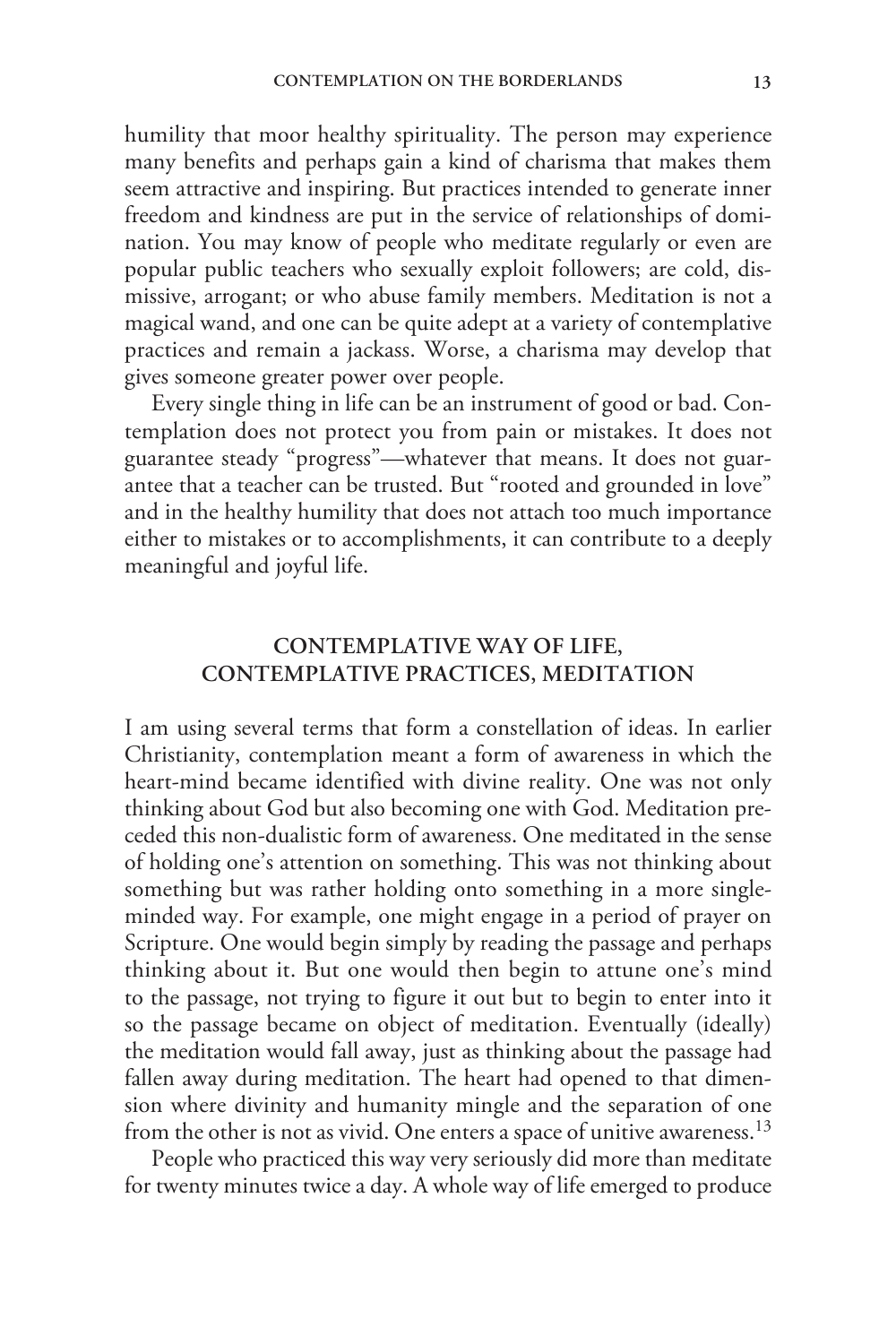a kind of synergy in which mind, emotion, body, service, relationships, worship, desire, and understanding all conspire to gradually clear away obstacles to unconstrained love of God and creation. The classical literature on Christian contemplation is filled with descriptions of this passion for union with the Beloved. In its purest sense, unitive consciousness may be something relatively few people fully experience. But we are all held together in the unity of being and so can enjoy the thought that such a thing is possible for human beings. And we can get glimpses and tastes of it in dramatic and in very simple ways. It is the path of elite spiritual athletes and also of ordinary people living unremarkable lives.

There are a number of good books that describe methods or techniques for learning how to meditate. They do not all propose the same way of thinking about meditation. But for our purposes, let us understand meditation as a period of nonverbal prayer in which the mind gently focuses on some object or state of openness. It is a kind of concentration in the sense one is giving focused attention to a period of prayer rather than day-dreaming and wool-gathering (as useful as these relaxed mental states are). But it also (as Cynthia Bourgeault insists) a kind of intention.14 There are many kinds of meditation and various schools of thought that describe this focused state of prayer in different ways.

Contemplation in the older texts tends to refer to unitive consciousness. But in the contemporary period it has a more fluid meaning. Sometimes people use contemplation and meditation interchangeably. Contemplative studies is now a concentration in a number of universities.<sup>15</sup> Often these studies combine the neuroscience of meditative practices with an exploration of contemplative practices in various religions. For our purposes, contemplation refers to a wide variety of spiritual practices, including but not limited to meditation. One might take up a contemplative attitude toward cooking or walking or nursing a baby. One might sing or dance, chant or exercise in a contemplative way. One might engage in works of social justice from a contemplative frame of mind.

A contemplative way of life refers to a general attitude for integrating all the aspects of one's life into a spiritual whole. In this sense, one does engage in particular practices of prayer, service, and meditation. But more important, one engages all of one's life from a contemplative perspective. Commitment to a contemplative way of life emphasizes the possibility of experiencing a holistic approach. There is nothing that is not contemplative—or at least nothing that is excluded in principle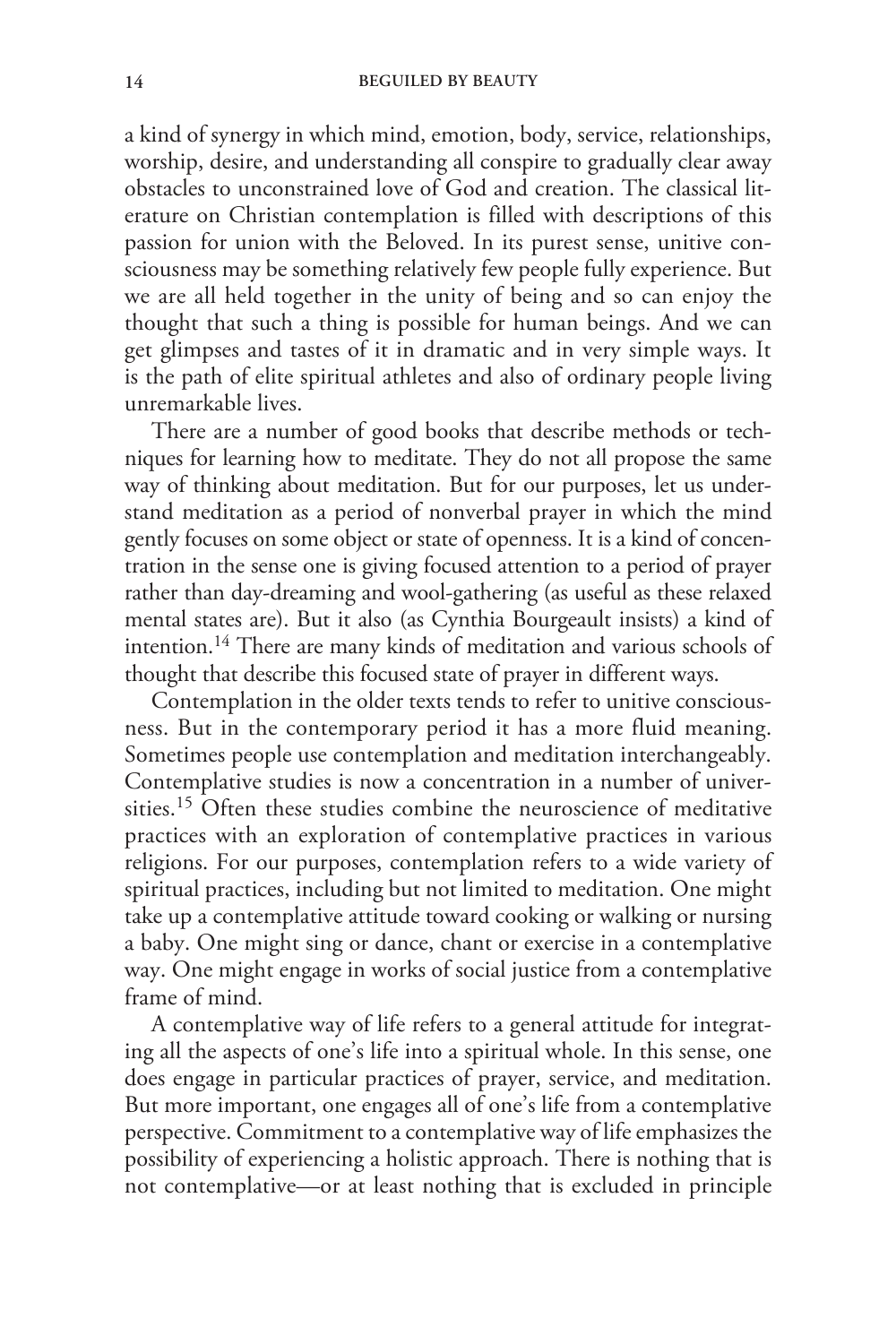from a contemplative life. One is guided by a general desire to weave ordinary life with the Beloved and see how ordinary actions contribute to a gentle transformation toward greater liberty, steadier joyfulness, and more courageous compassion. Contemplation can have positive effects on our minds and bodies. But its real power is to enflame us with love for the world.

Our deepest well-being arises when the anguish of egocentrism begins to give way to an ability to see and delight in others as really real. When we recognize the tender beauty of all beings, we find that we long for their well-being. We realize that our happiness and unhappiness is bound up with the happiness and unhappiness of others. Indifference is not an option. Contemplation requires a good deal of courage. It is the purpose of contemplation to provide concrete ways of living that will sustain an open heart to the world.

Work, sex, parenting, shopping, leisure, prayer, friendship can all be included within a sense of contemplative purpose. "Ultimate reality is in everything, not lurking behind it."16 Or, as Richard Rohr wrote in his daily meditation, Christianity is about being at home in the world and loving the Beloved by loving the world. "*What you choose now, you shall have later* seems to be the realization of the saints. Not an idyllic hope for a later heaven but a living experience right now. We cannot jump over this world, or its woundedness, and still try to love God. We must love God *through, in, with* and even *because of* this world."17

And yet, it is not the case that a contemplative way of life is always more peaceful, joyful, free, courageous, compassionate. It means that in the ebb and flow of life, in the dark moments of experience and of history, in the horrifying acknowledgment of ways you might have harmed someone or been harmed, in the bracing awareness of how deeply embedded certain negative mental patterns are—one remains dedicated to the vast and mysterious, tragic and beautiful world cherished by the Beloved. This is not a "way of perfection." But it is a way of life worth living, whatever happiness and defeat one encounters along the way.

### **BEAUTY**

I am approaching such a life from the perspective of beauty. This is not because other ways are not just as good or better. But focusing on beauty brings to light things that are easy to overlook about spirituality.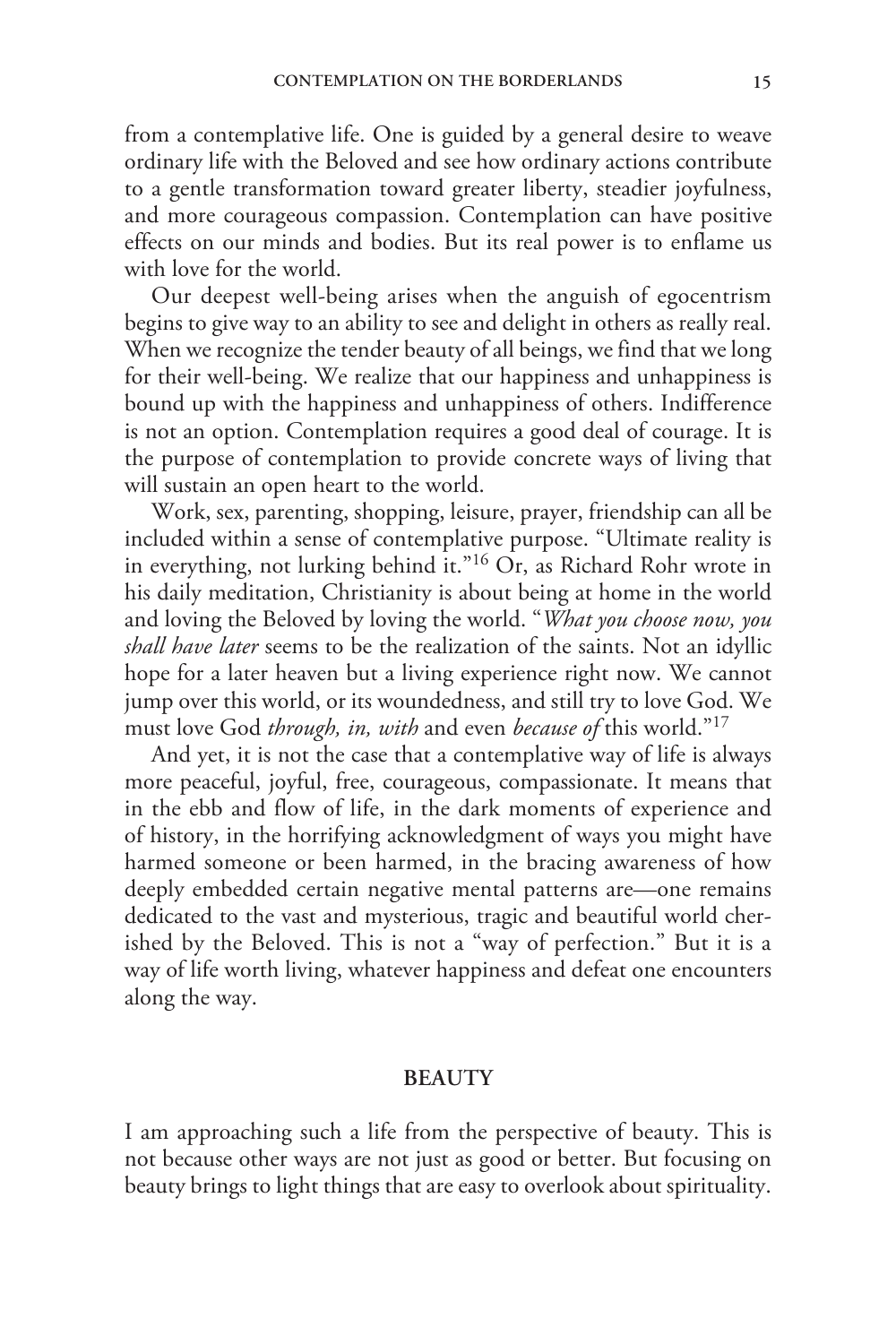Without remembering beauty, one might think of spirituality more in terms of beliefs or emptying the mind or ascetical disciplines. We might think of spirit disconnected from the body, art, and nature. But beauty is the threshold to Divine Goodness and a door into radical compassion. When we fall in love with the beauty of the world, we care all the more passionately about the well-being of the environment and all of the beings in the world. When our heart drops its barriers and perceives the great beauty that constantly surrounds us, we cannot help but respect and protect living creatures and their environments. We are each beautiful and cherished beings. Perceiving our own beauty and vulnerability, we are more inclined to seek our genuine well-being driven neither by unhealthy self-sacrifice nor unhealthy habits.

Beauty here does not mean simply an aesthetic response to something pretty, though that is a very pleasant experience. When I asked my freshmen what they thought beauty meant, their examples tended to circulate around movie stars and sunsets. With respect to my dear students, this reflects a degeneration of beauty into nice experiences. It is a disenchantment of beauty that redirects it to the logic of the marketplace. But after we watched the film *Waste Land*, their ideas about beauty changed. The film is about the return of the artist Vik Muniz to Brazil, where he befriends the *catadores*. These people pick out recyclable material from mountains of trash in Jardim Gramacho, the largest landfill in the world. With their help, he created works of art in which the workers serve as models for incredibly powerful portraits, not with paint or charcoal but with trash.

This film moves the viewer far beyond prettiness toward the intense dignity of people at the far margins of society. The beauty of their spirits is all the more luminous as it emerges from the raw ugliness of their environment. The beauty of the art, created from trash but capturing some of the beauty of the models, allows us to witness an alchemy in which what is despised—trash and its pickers—is transformed into great art. At the same time, art prized by museums and collectors, expresses the moral beauty of the *catadores* and their community that is far removed from the business of art. Beauty of persons, of art, of community and justice awakens us not to prettiness but to something luminous and transforming.

Beauty is not something beheld primarily by the eyes. It is beheld by the spirit—it reveals the truth of beings. Something that might be considered physically unattractive, like a community of trash pickers, is revealed to be of sacred worth. In an unattractive and oppressive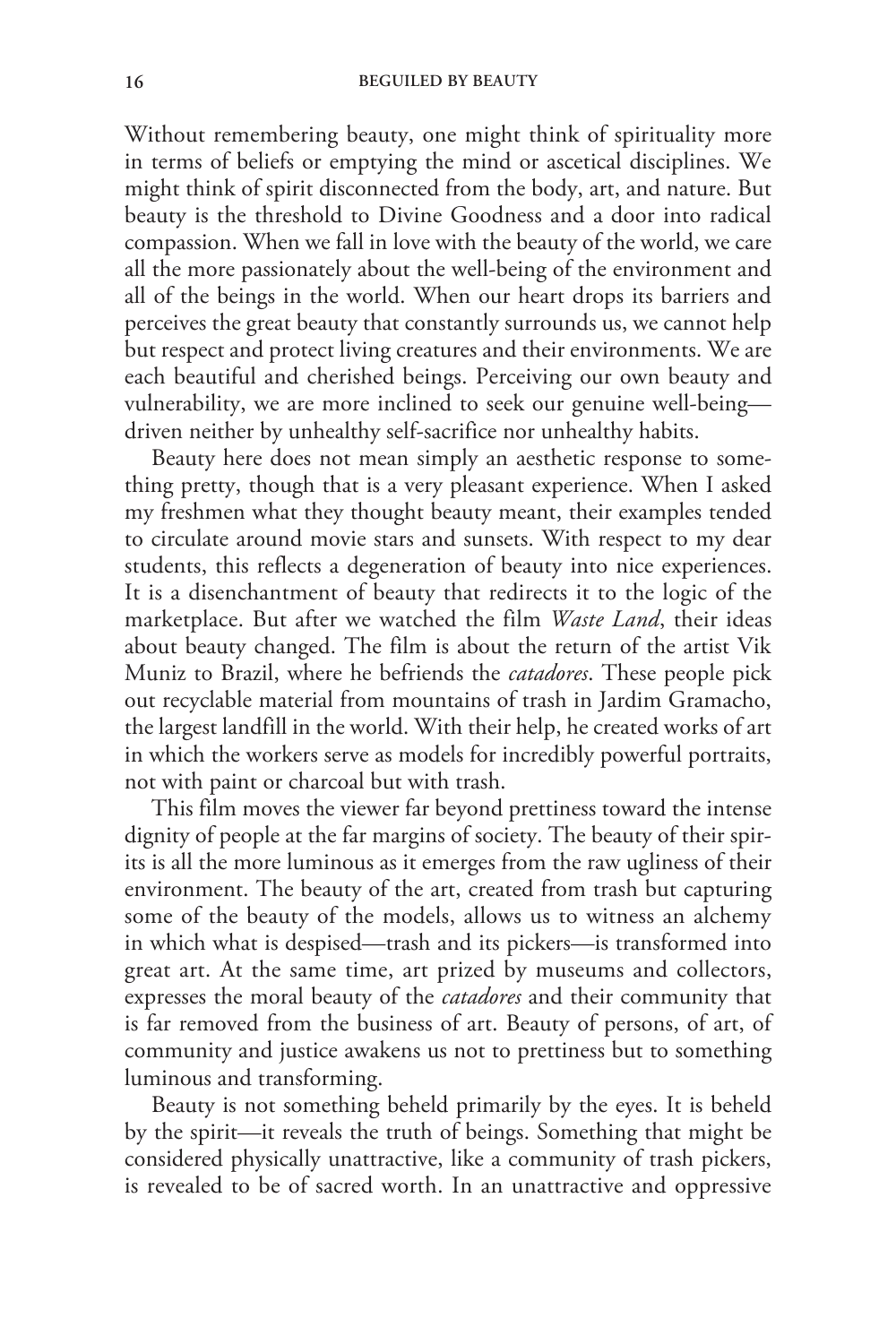environment, the beauty of hard-won human dignity shines brightly. The eyes of the spirit perceive that art is not simply a business transacting cultural commodities. Art is a revelation of the spirit. It is beautiful because it moves the spirit and awakens it—not to moralism but to the depth of life's tragedy, playfulness, poignancy, loveliness.

Beauty is perceived by the spirit. As a spiritual matter, it must be cultivated. It requires energy and a kind of spiritual pedagogy. When we read the poetry of Gerard Manley Hopkins, William Blake, Gwendolyn Brooks, Lucille Clifton, or Mary Oliver, we encounter people who did not just open their eyes and see color and shape. We find in them people who perceived with eyes of the spirit and in seeing with physical and spiritual eyes, they entered into the truth of things in their raw and luminous beauty. In the absence of the practice of beauty, "These things, these things were here and but the beholder wanting."18

Beauty reveals the relationship between the divine goodness and the world. In the early sixth century, Pseudo-Dionysius described God as "beguiled by beauty."19 Divine goodness fell in love with creation and so was compelled to bring it into being. The zeal and eros of God for creation is manifest in the beauty of beings, which are themselves expressions of the divine beauty. Beauty, sadly overlooked in our modern times, is a link between the human spirit and the divine goodness.

Through the doorway of beauty, we walk into the divine realm and begin to perceive creation—to speak poetically—more the way the Beloved perceives it. Creation is vastly complex, diverse, wild. It can be enslaved to human need, but it cannot be contained. The smallest patch of land is home to countless beings—plants, animals, and those strange creatures that are neither or both. If we pause and calm our minds for a moment, the natural world can appear to us not merely in its aesthetic wonder—though this is important. It appears to us as if a layer has been removed, and the inner light of the trees, moss, ocean tides, stars, flowing waterfall shine forth. This light reveals the truth of creation—we are beautiful, and for this we were made.

Human beings are a part of creation and are also complex, diverse, wild. For reasons neither religious mythologies nor scientific theories fully unveil, we are estranged from our place in creation, from one another, from ourselves, and from the Beloved. Moral ugliness scars the luminosity of our sacred goodness. But this goodness is created and cherished by the Beloved. It therefore participates in a kind of eternity. What is beautiful and sacred in us cannot be destroyed, however much it can be marred. Contemplating the beauty of human beings begins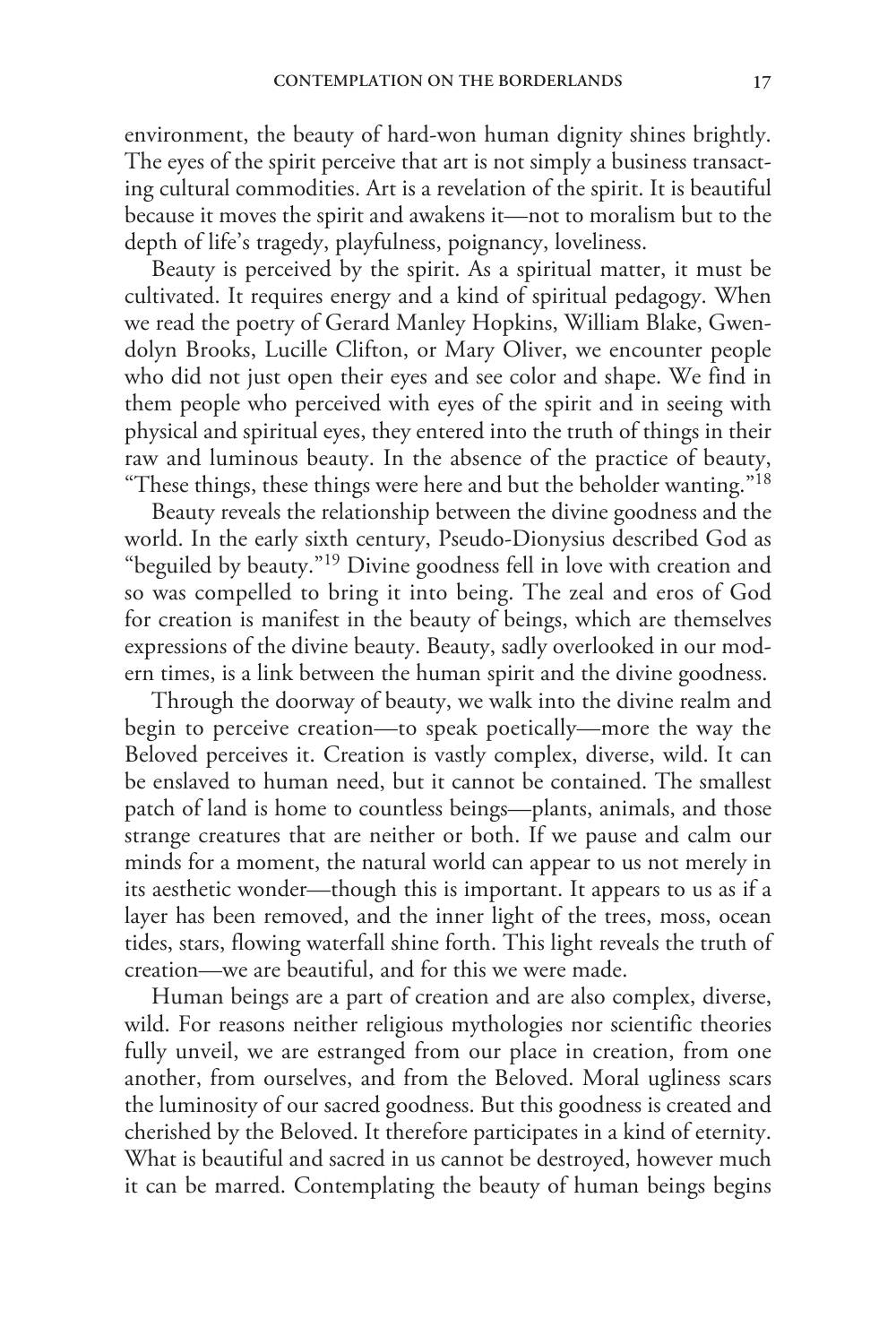to open our eyes to the truth of who we are. In the perception of the beauty of beings we begin to dwell in the divine kingdom promised us when we see as Jesus did: seeing Christ in all beings, especially the "least of these" (Matt. 25).

Creation is interdependent. In a completely literal sense, everything is related to everything else so deeply that the well-being of one contributes to and depends upon the well-being of everything else. This is true in the human realm, too, but we are able to hide this truth from ourselves and believe that the sufferings of injustice, poverty, hunger, oppression, imprisonment, misogyny, racism, war, environmental harm, and a thousand other dismemberments cannot harm us. The practice of recognizing and cherishing beauty does not tolerate this lie. The loving eye pays attention to details and begins to glimpse the paradise of beauty that is endlessly unfolding throughout the cosmos. From its simplest beginning "endless forms most beautiful and most wonderful have been, and are being, evolved."<sup>20</sup> A contemplative way of life begins to taste this beauty and cherish the beauty of beings.

## **A GENERAL OUTLINE OF THIS BOOK**

This book will lay out some ways to think about why we practice and how we might practice a way of beauty. These are examples. Each person, given who you are at the moment, given your resources and challenges will discover for yourself what makes life rich, courageous, generous, joyful. My remarks may prod you to imagine for yourself how contemplation, beauty, and compassion might weave through life.

Contemplative practice arises from two aspects of our being. One is our natural tendency toward the good—both ordinary good things and also the ultimate Good—the Beloved, God. We are made for this—the desire for contemplation arises from our core identity. The next two chapters describe ways in which we are made for the divine goodness and for the beauty of the world. This created goodness makes us yearn for the Good we have barely begun to imagine. But obviously, this yearning runs into a thousand obstacles.

The second reason we practice is so that we can acknowledge and address those things within ourselves and our society that impede our desire to love Holy Wisdom and Her world. Our social world does not support spiritual values. We are deeply shaped by the conscious and unconscious patterns through which we experience the world: racism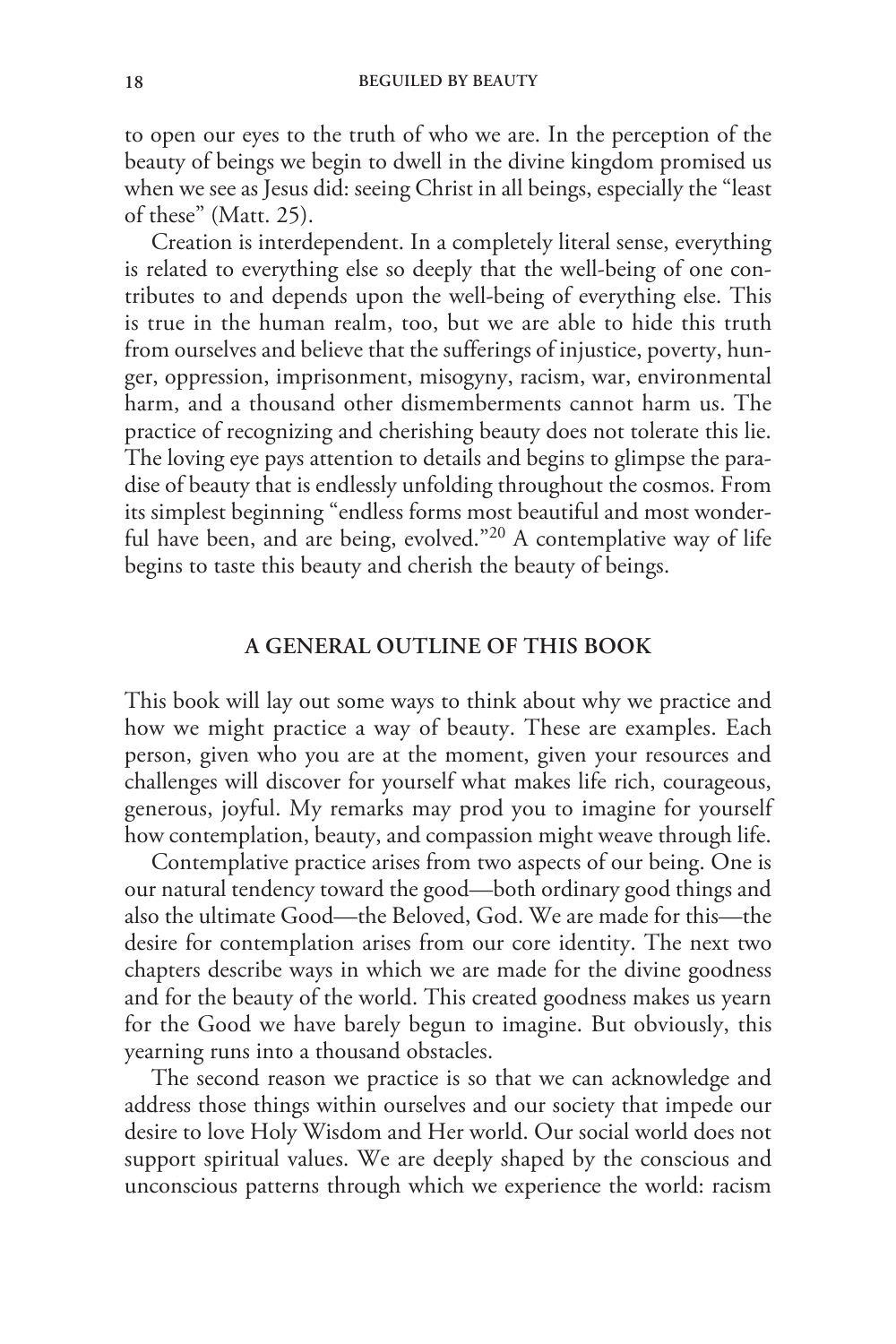or sexism, a disposition toward anger or dispiritedness, judgmentalism or anxiety, workaholism and other addictions—and so on. We are all too busy, too overwhelmed by the pleasures and problems of an electronic age, too disconnected from human and natural contact. We might be laboring under the yoke of an oppressive, even cruel, religious upbringing, which makes religion dangerous and abusive. We may have experienced afflictive suffering or trauma that shadows us like a curse. We may be exhausted, demoralized, or angry activists whose moral indignation has overshadowed the reason we care about justice in the first place. We may find it difficult to accept that caring for ourselves is a good in itself and contributes to the good we want to do in the world. Or we may wish to learn to meditate as a way to seek private satisfaction—so spiritual practice becomes another device for separating ourselves from others. Chapters four through seven discuss ways to cultivate habits of courage, delight, and compassion and to address obstacles that are a natural and integral part of a contemplative path. Difficulties in ourselves and in our world will always be with us. Much of a contemplative way of life is training in ways to respond to obstacles with gentleness and tenderness. These chapters give examples of ways we might disempower unhelpful mental patterns and cultivate more wholesome ones. In addition to cultivating positive habits, it is useful to find time to dedicate to particular practices of prayer, meditation, and contemplation. The last chapter describes examples of how one might integrate contemplative practices into one's daily life.

When we think about a contemplative approach to life, we often see the brilliant light far ahead leading us on or the distant mountain top invisible in its crown of clouds. We read about great mystics, Tibetan lamas, and civil rights leaders and yearn for their greatness. We hear about a life that is more peaceful, compassionate, and filled with gentleness, wisdom, and courage. And then we wake up and find ourselves in the same old life we have been living all along. We try to meditate and "fail" because our thoughts are as busy as a traffic jam on Atlanta's I-285. We are still impatient with our children or hooked by the psychodramas at work. And so we renounce our desire and find the consolations nearest at hand.

The most perfect way to practice is the one that we actually do, with all its brokenness, false starts, mistakes, and confusions. This is life. Contemplation does not take us out of life but deeper into it. A contemplative way of life helps to enlarge the heart so that it has the courage to take in more. It gives us clearer eyes to perceive the beauty of